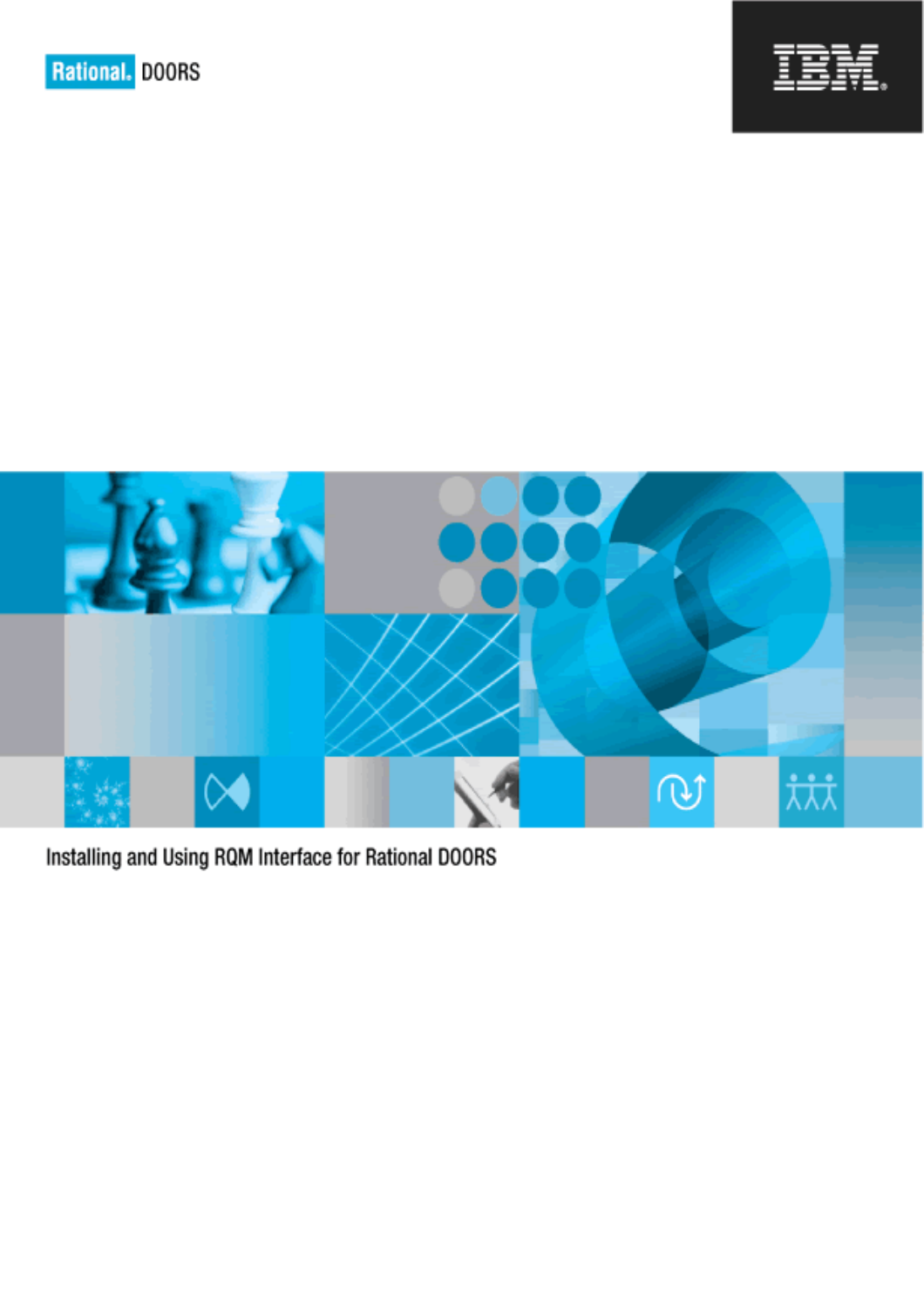*IBM Rational DOORS Installing and Using the RQM Interface Release 9.2*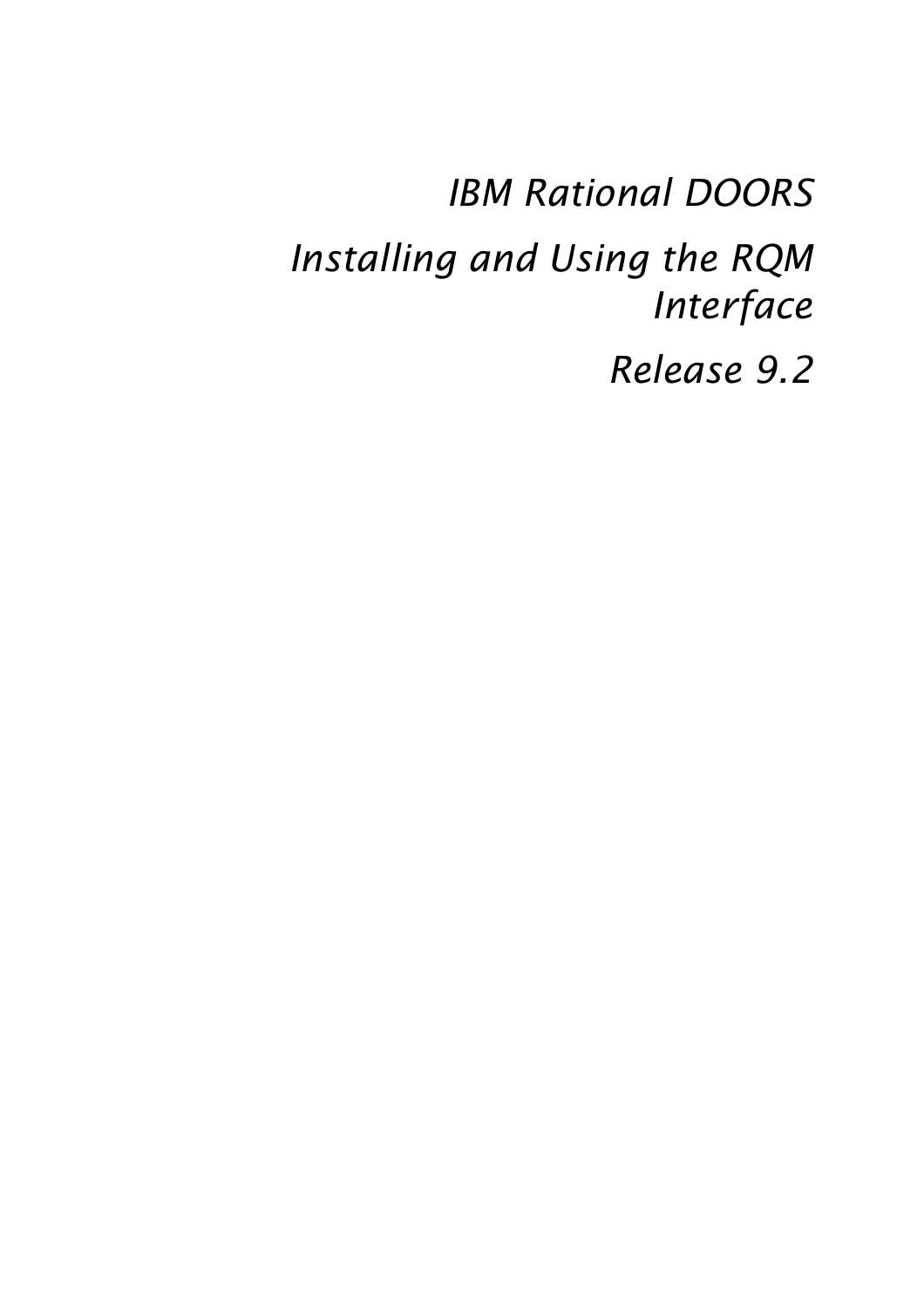Before using this information, be sure to read the general information under Appendix, "Notices," on page 32.

This edition applies to **RQM Interface for IBM Rational DOORS, VERSION 9.2** and to all subsequent releases and modifications until otherwise indicated in new editions.

© Copyright IBM Corporation 2009, 2010

US Government Users Restricted Rights—Use, duplication or disclosure restricted by GSA ADP Schedule Contract with IBM Corp.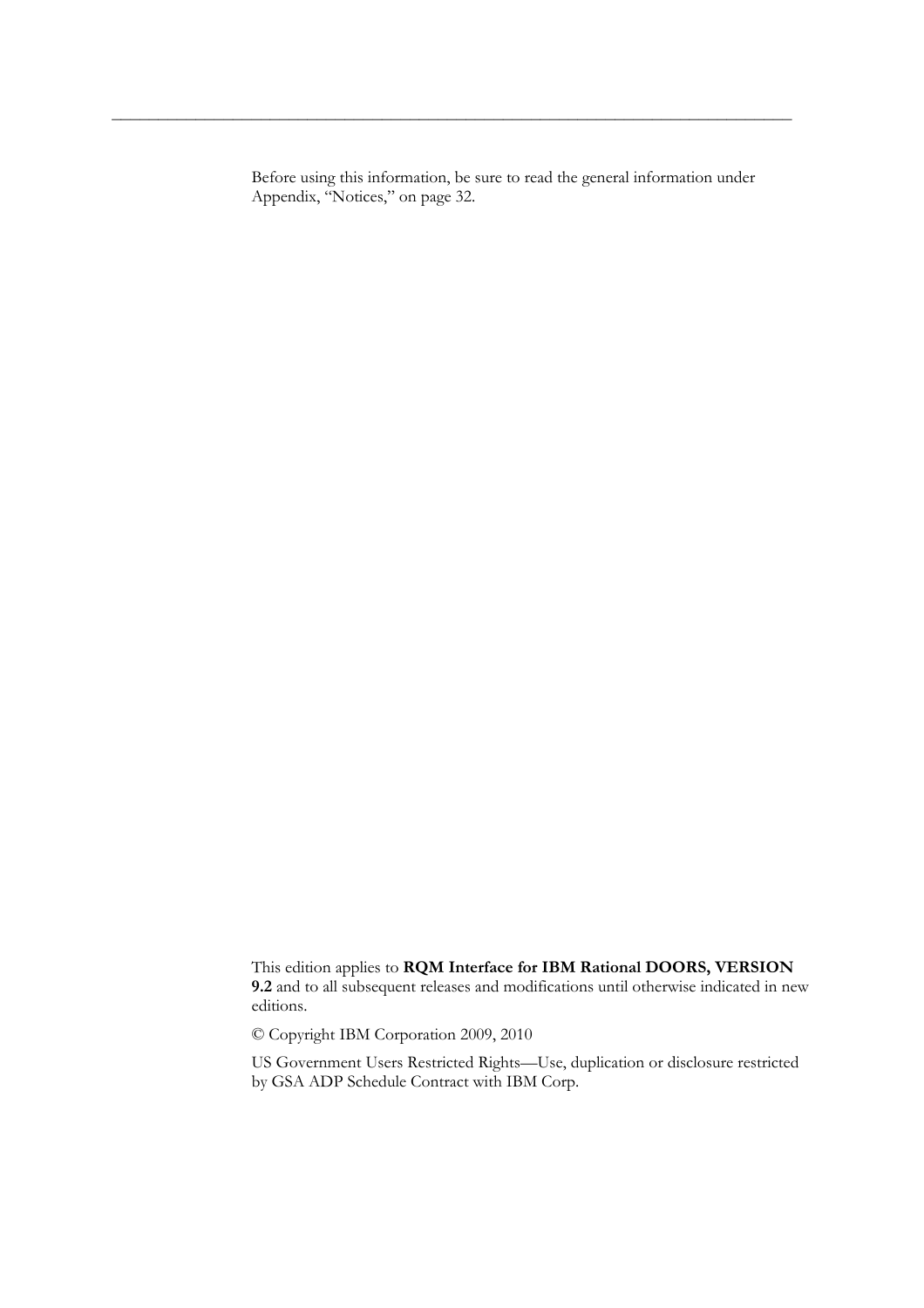# **Table of Contents**

| 2. |                                               |  |
|----|-----------------------------------------------|--|
|    |                                               |  |
|    |                                               |  |
|    |                                               |  |
|    | 4. Understanding the Integration Workflow  14 |  |
|    |                                               |  |
|    |                                               |  |
|    |                                               |  |
|    |                                               |  |
|    |                                               |  |
|    |                                               |  |
|    |                                               |  |
|    |                                               |  |
|    |                                               |  |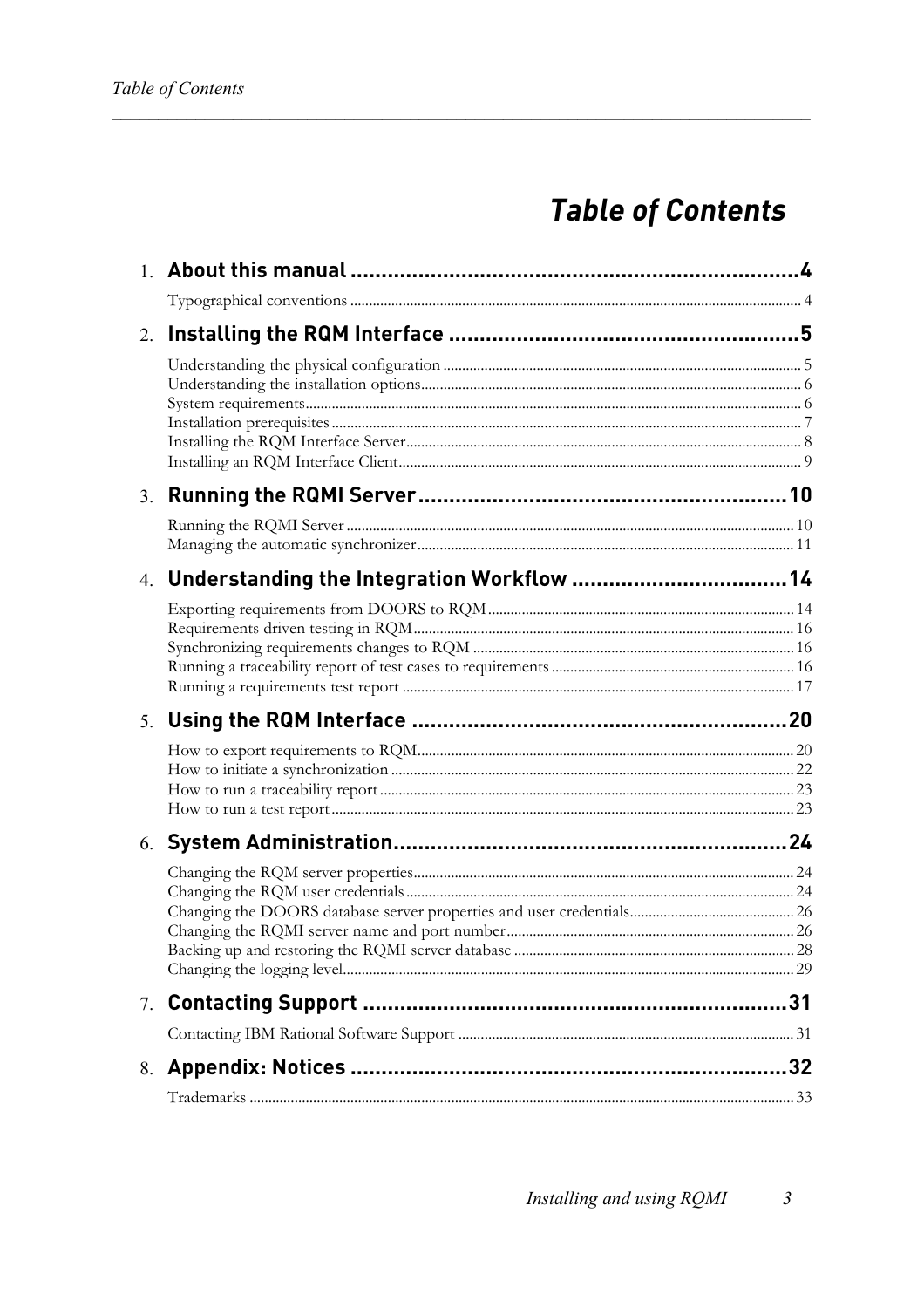### *About this manual 1*

Welcome to RQM Interface (RQMI) for IBM Rational® DOORS.

RQM Interface for IBM Rational DOORS allows you to synchronize data between IBM Rational DOORS (DOORS), the world's leading requirements management solution, and Rational Quality Manager (RQM), an integrated enterprise application for organizing and managing the entire testing process. You can transfer requirements in DOORS to an RQM project, and view the status of tests in RQM from within DOORS.

This document describes how to use the RQM Interface in release 9.2 of DOORS. A prerequisite to using the information in this manual is knowledge of both DOORS and RQM.

## **Typographical conventions**

The following typographical conventions are used in this manual:

| <b>Typeface or</b><br>Symbol | <b>Meaning</b>                                                                                                               |  |  |
|------------------------------|------------------------------------------------------------------------------------------------------------------------------|--|--|
| <b>Bold</b>                  | Important items and items that you can select, including<br>buttons and menus. For example: Click Yes to continue.           |  |  |
| Italics                      | Book titles                                                                                                                  |  |  |
| Courier                      | Commands, files, and directories; computer output. For<br>example: Edit your . properties file.                              |  |  |
|                              | A menu choice. For example: Select File > Open. This<br>means select the File menu, then select the Open<br>command from it. |  |  |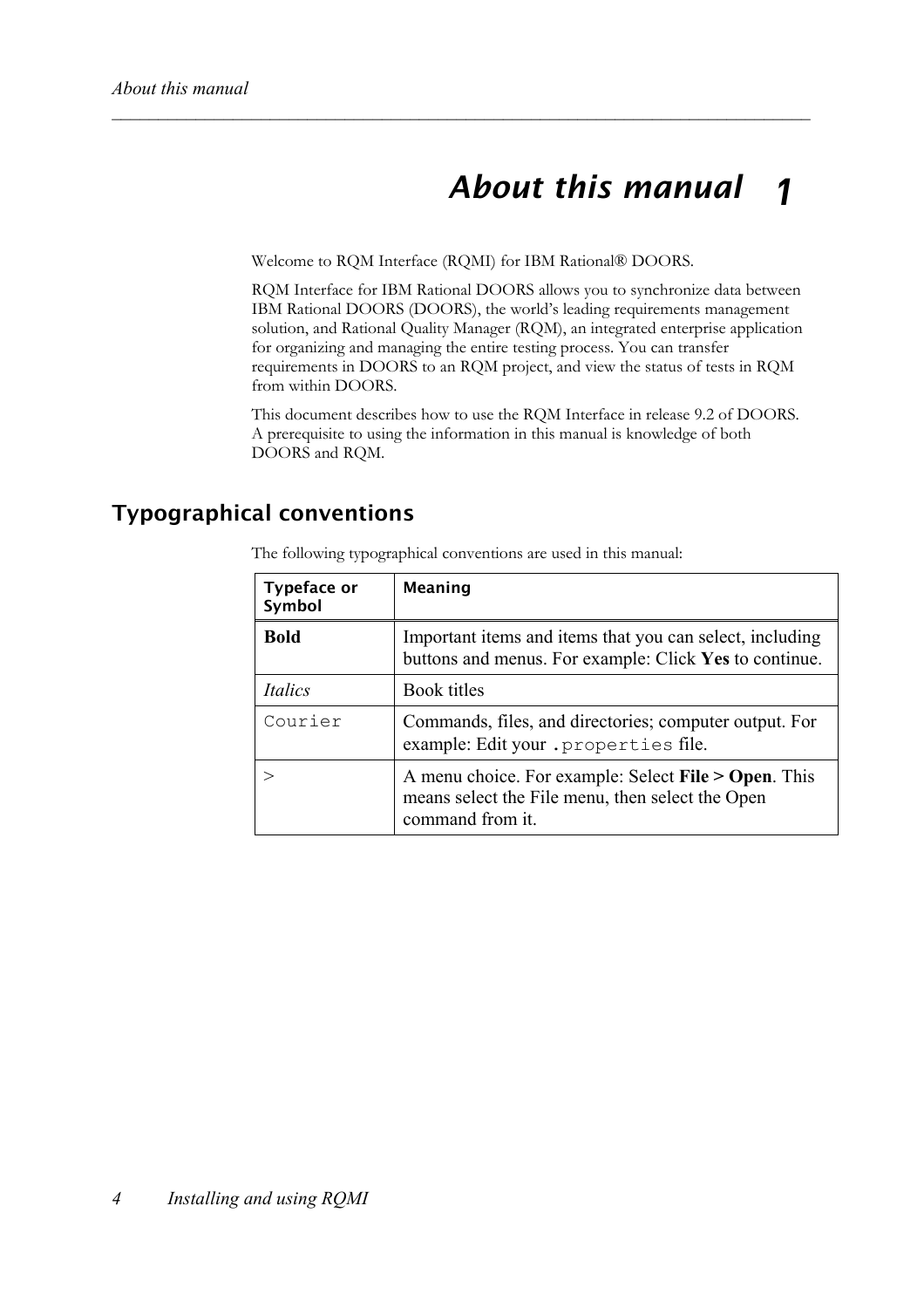### *Installing the RQM Interface 2*

This chapter contains information on how to install and configure RQMI for DOORS.

- Understanding the physical configuration
- Understanding the installation options
- System requirements
- Installation prerequisites
- Installing the RQM Interface Server
- Installing an RQM Interface Client

## **Understanding the physical configuration**

The RQMI can be configured in two ways depending on the number of remote DOORS database servers:

- All DOORS users work with a single DOORS database server (default)
- DOORS users can work with multiple DOORS database servers (requires additional configuration)

### *RQMI configuration*



### **RQMI Server**

The RQMI Server machine is a gateway between the DOORS Client machines and the RQM Host machine.

The DOORS Client software containing the RQMI Server software is installed on the RQMI Server machine. The RQMI Server software should be started on system startup, and should always be running to enable exports from DOORS Clients and synchronization between each DOORS database and RQM.

### **DOORS Clients**

The DOORS Client software containing the RQMI Client software is installed on each DOORS Client machine. The DOORS Clients are able to log on to multiple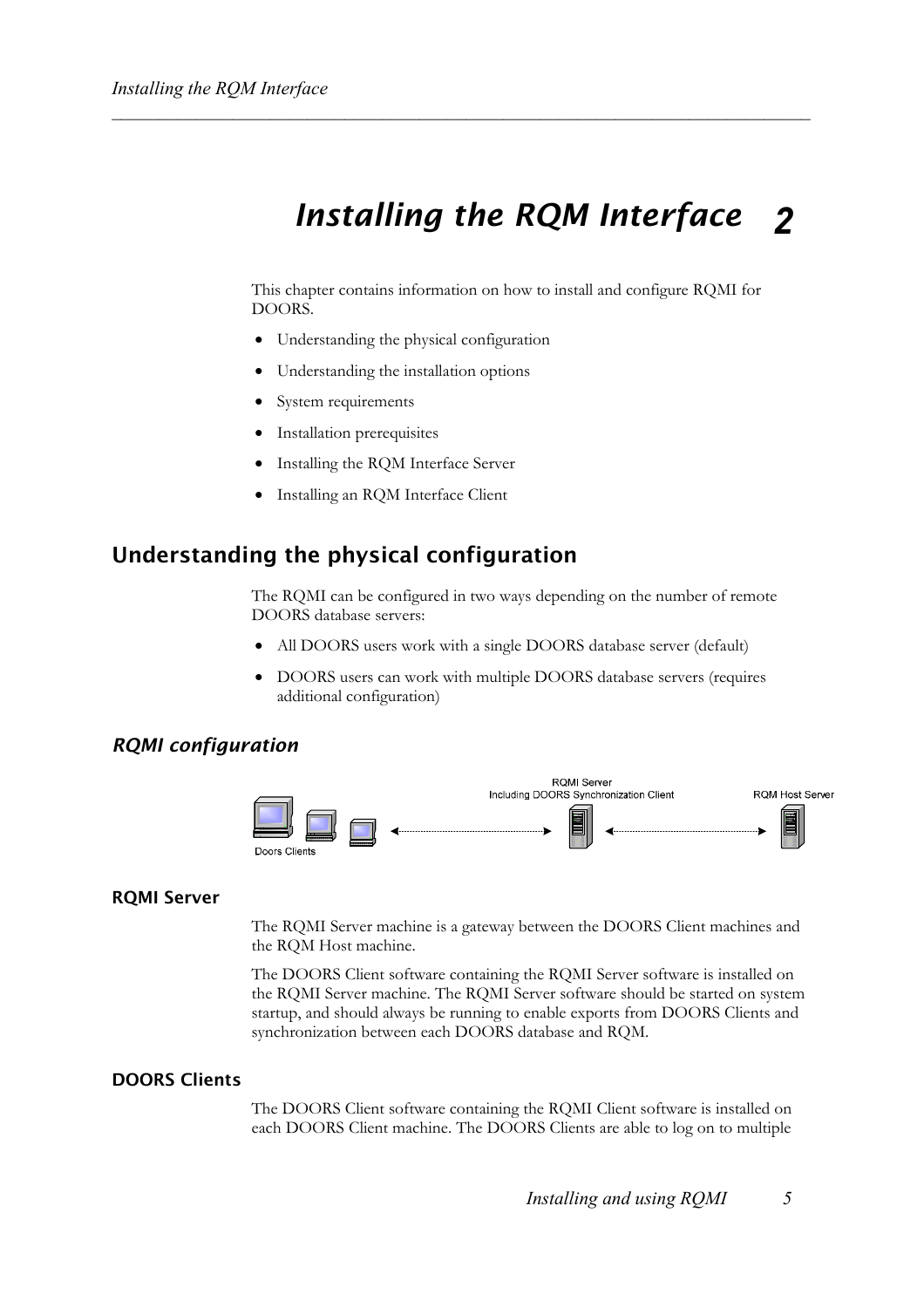DOORS databases.

## **Understanding the installation options**

The DOORS installer has two installation options for the RQM Interface. These are:

• RQM Interface Server

You install an RQM Interface Server on the RQMI Server machine. All DOORS Clients will access the RQM system via the RQMI Server machine. Note that the DOORS Client software should be installed with the RQM Interface Server software.

• RQM Interface Client

You install an RQM Interface Client on each DOORS Client that needs to integrate with RQM. This allows the DOORS user to access the integration options available in the DOORS Client.

### **System requirements**

The following sections describe the system requirements for each component of the integration:

- System requirements for the RQM Interface Server
- System Requirements for the RQM Interface Client

### *System requirements for the RQM Interface Server*

The RQM Interface Server is included in the DOORS 9.2 (or later) client installation program.

Before you install the RQM Interface Server you must have:

- Access to a DOORS database server version 9.2 (or later). The server can be on any machine on the network; it does not need to be on the same machine as the RQM Interface Server.
- Access to a RQM server v1.01 or later. The server can be on any machine on the network; it does not need to be on the same machine as the RQM Interface Server.

The recommended configuration is to install the RQMI server on a different machine to the DOORS database server and the RQM server. The machine on which you install the Integration Server must have:

- Windows 2003 Server SP2 (Enterprise and Standard).
- A DOORS 9.2 (or later) client with the RQM Interface Server and RQM Interface Client options.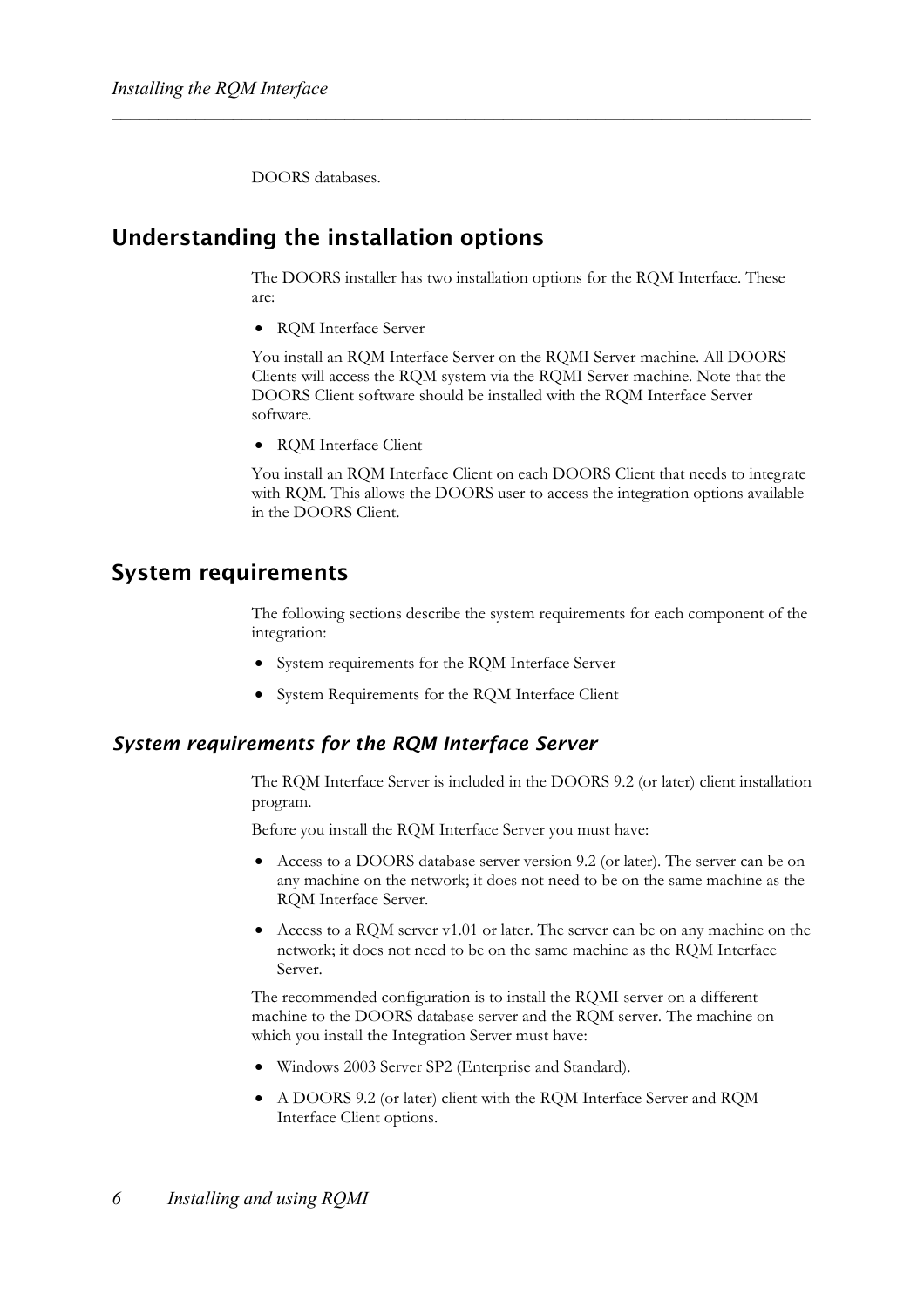• Minimum 1 GB RAM.

### *System Requirements for the RQM Interface Client*

The RQM Interface Client is included in the DOORS 9.2 (or later) client installation program.

For RQM Interface Client system requirements, refer to the DOORS 9.2 (or later) client software system requirements.

## **Installation prerequisites**

### **Create an RQM User Account**

This section assumes a working knowledge of Jazz user administration for RQM.

The RQMI server uses a predefined RQM user account to synchronize data between one or more DOORS databases and RQM. No other people or processes should use this predefined user account when logging in to RQM.

#### **To setup the RQM user account:**

- 1. Log in to the RQM Jazz server using an account with **JazzAdmins** permissions.
- 2. Go to the Jazz User Administration page.
- 3. Create a new user account with a User ID of **RQMISVR**. The user account should have **JazzUsers** repository permissions and a **Rational Quality Manager – Quality Manager** client access license.
- 4. Change the password of the RQMISVR user account. You will be asked to enter this password during the installation of the RQMI server software.
- 5. Go to the Jazz Project Administration page.
- 6. Edit each Project Area and add the RQMISVR user as a Member of the project.
	- **Note:** Do not restrict the role-based process permissions of the RQMISVR user account.
	- **Note:** Whenever a new project is created, you will need to add the RQMISVR user a Member of the new project.

### **Create a DOORS User Account for each DOORS Database Server**

This section assumes a working knowledge of DOORS user administration.

The RQMI server uses predefined DOORS user accounts to synchronize data between each DOORS database and RQM. No other people or processes should use these predefined user accounts when logging in to DOORS.

**To setup the DOORS user accounts:**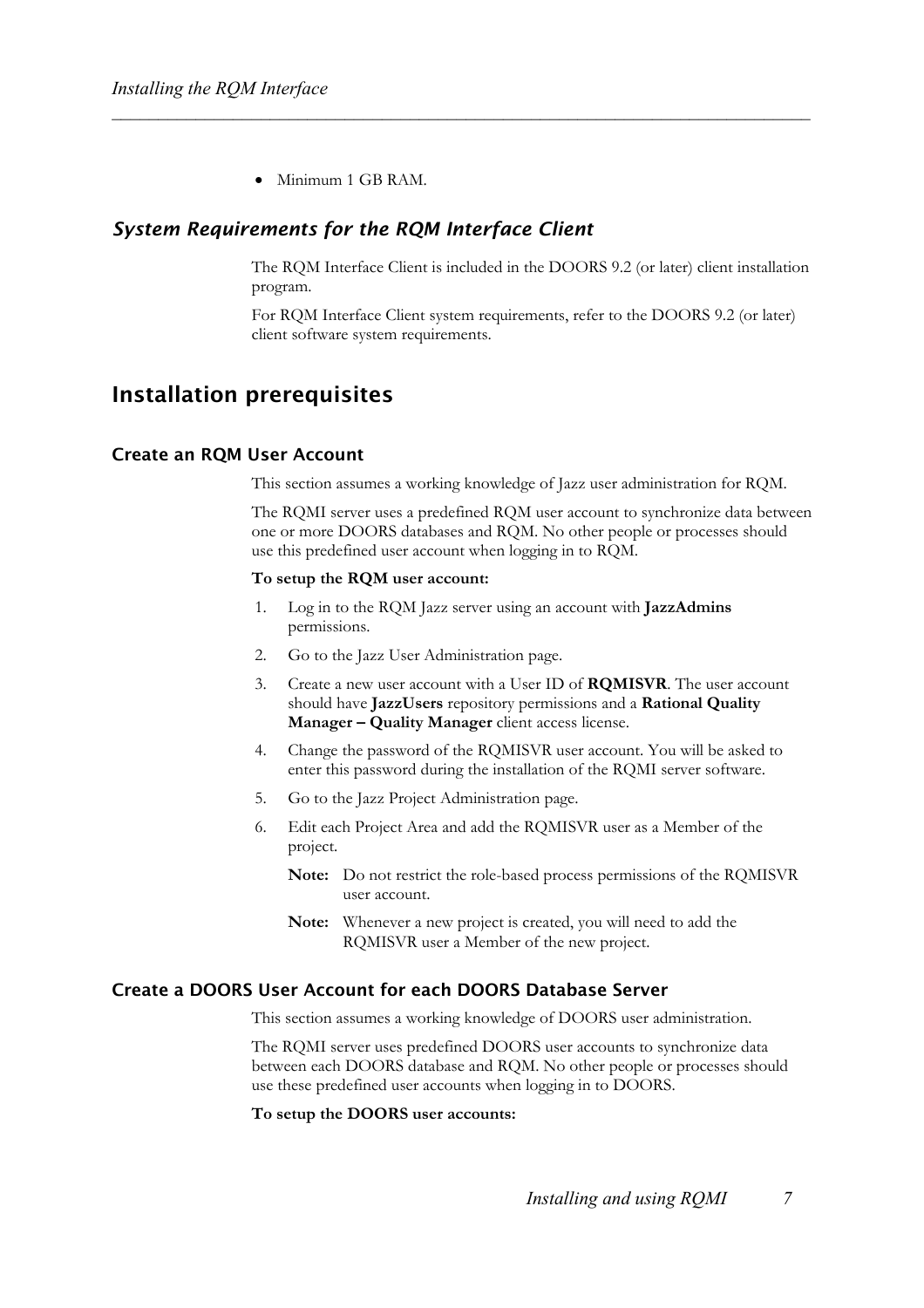- 1. Start DOORS and log in to the DOORS database using an account with **Create Users** powers.
- 2. Open the **Manage Users** window.
- 3. Create a new user account with a Username of **RQMISYNC**. The user account should have no additional powers, and have at least read access to all public projects, modules and views in the database.
- 4. Change the password of the RQMISYNC user account. You will need this password during the installation of the RQM Interface Server software.
- 5. Repeat steps 1 to 4 above for each DOORS database server that will integrate with RQM.

## **Installing the RQM Interface Server**

The RQMI server is included in the DOORS 9.2 (or later) client installation program. Refer to the **DOORS Installation Guide** for DOORS installation details. This section outlines the RQMI server installation steps during the DOORS client installation.

### **To install the RQMI server:**

- 1. Install the DOORS client software on the RQMI server machine. During the installation the **Setup Type** screen will be displayed.
- 2. On the **Setup Type** screen select **Custom** and click the **Next** button.
- 3. On the **Custom Setup** screen ensure that both **DOORS** and **Rational Quality Manager Interface Server** are selected. Click the **Next** button.
- 4. On the **Rational Quality Manager Interface** screen:
	- a. Leave the value of the **RQMI Server Port Number** as**7764**. This should only be changed if you are aware of a potential port conflict. DOORS users will need to know the port number when installing the RQMI client software.
	- b. Enter the name of the RQM server in the **RQM Server** field.
	- c. Enter **RQMISVR** in the **RQM User** field.
	- d. Enter the password of the RQMISVR user in the **RQM Password** field.
	- e. Enter the RQM server port number in the **RQM Port field.**
	- f. Click the **Next** button.
- 5. On the **RQMI DOORS User** screen:
	- a. Enter **RQMISYNC** in the **DOORS User** field.
	- b. Enter the password of the RQMISYNC user in the **DOORS User Password** field.
	- c. Click the **Next** button.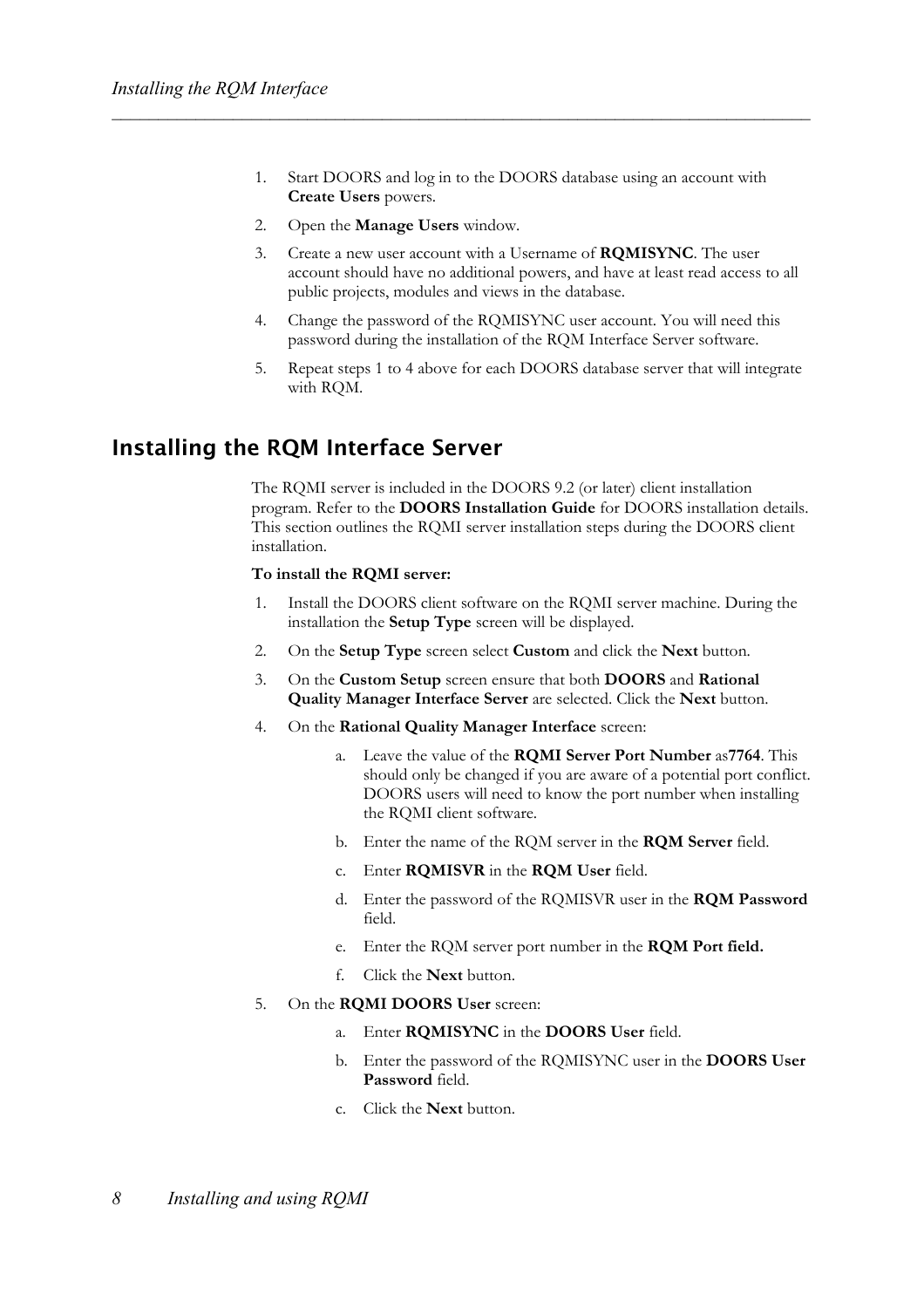6. Complete the remainder of the installation according to the instructions in the **DOORS Installation Guide**.

## **Installing an RQM Interface Client**

The RQMI client is included in the DOORS 9.2 (or later) client installation program. Refer to the **DOORS Installation Guide** for DOORS installation details. This section outlines the RQMI client installation steps during the DOORS client installation.

### **To install an RQMI client:**

- 1. Install the DOORS client software on the users machine. During the installation the **Setup Type** screen will be displayed
- 2. On the **Setup Type** screen select **Custom** and click the **Next** button.
- 3. On the **Custom Setup** screen ensure that both **DOORS** and **Rational Quality Manager Interface** are selected. Click the **Next** button.
- 4. On the **Rational Quality Manager Interface** screen:
	- a. Enter the port number of the RQMI server in the **RQMI Server Port Number** field. This will be **7764** unless it was changed by the RQMI system administrator.
	- b. Enter the name of the RQMI server in the **RQMI Server** field.
	- c. Click the **Next** button.
- 5. Complete the remainder of the installation according to the instructions in the **DOORS Installation Guide**.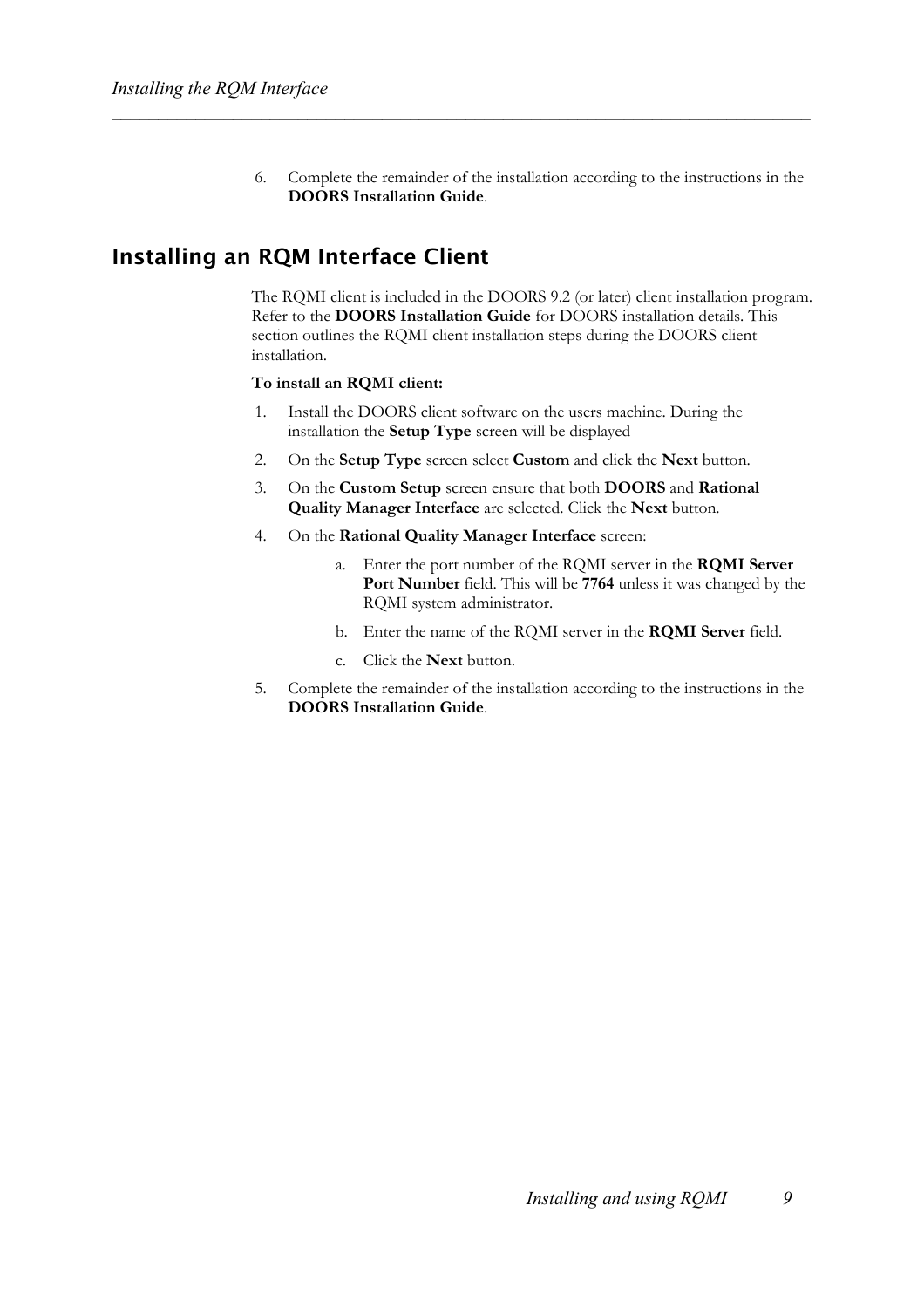### *Running the RQMI Server 3*

This chapter contains information on how to run the RQMI server.

- Running the RQMI Server
- Managing the automatic synchronizer

### **Running the RQMI Server**

The RQMI server is a gateway between each DOORS database and RQM. DOORS clients wishing to integrate with RQM will do so via the RQMI server.

### **Configure RQMI Server Software for Synchronization**

During the installation process the RQMI server will be configured for synchronization with the default DOORS database. If your DOORS implementation only consists of one DOORS database server, you can skip this subsection.

If your DOORS implementation consists of multiple DOORS database servers, each DOORS database server (except the server entered during installation) will need to be registered with the RQMI server for synchronization. You only need to do this once after installation of the RQMI server software.

#### **To register the additional DOORS databases with the RQMI server:**

- 1. Open a Command console window on the RQMI server machine.
- 2. Using the DOS cd command, navigate to the folder

```
\Program 
Files\IBM\Rational\DOORS\9.2\RQMInterface\Server\IM\bin\
```
**Note:** The name of the \9.2\ folder in the above path will depend on which version of DOORS you have installed.

- 3. For each DOORS Database server (except the server entered during installation) repeat step 4 below.
- 4. Execute the command

admin –a {DOORS Host} {DOORS Port} {Username} {Password}

Where:

|  | $\{$ DOORS Host $\}$ = Name of the DOORS Database Server. This is displayed on<br>the DOORS login dialog. |
|--|-----------------------------------------------------------------------------------------------------------|
|  | $\{$ DOORS Port $}$ = Port number of the DOORS Database Server. This is                                   |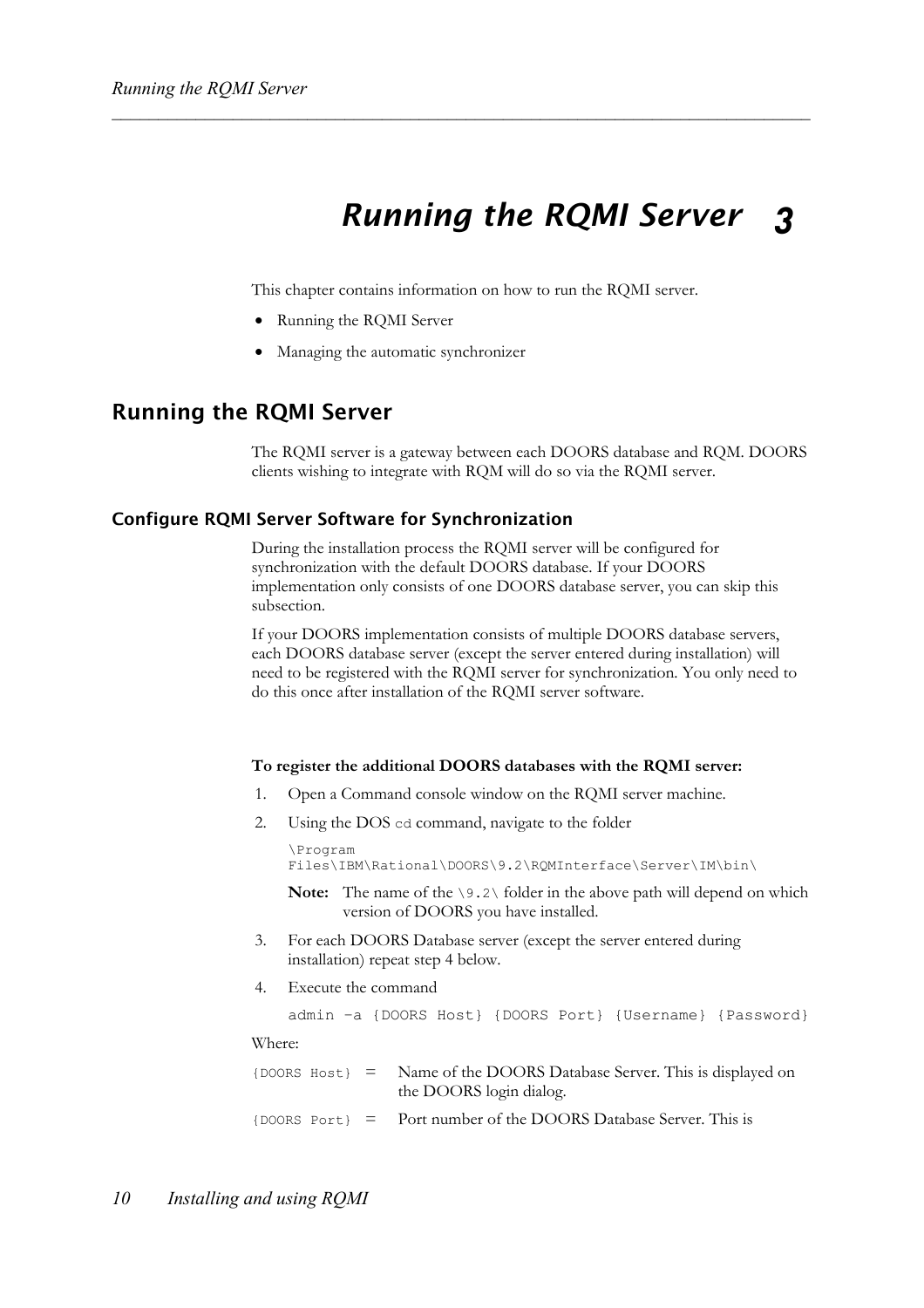displayed on the DOORS login dialog, and is usually 36677. {Username} = Username of the DOORS synchronization user account. This will be RQMISYNC.

{Password} = Password of the DOORS synchronization user account.

5. Close the Command console window.

### **Starting the RQMI server software**

### **To start the RQMI server software:**

- 1. Start RQM (if it has not been started) and wait for the RQM startup process to complete.
- 2. From the Windows Start menu select **All Programs > IBM Rational > IBM Rational Tools > IBM Rational DOORS for RQM Interface > RQMI Server Start**.
- 3. A console window is displayed showing a log of the startup process. When the server has started, the console will display the following log text

```
INFO: Server started with database from build 
v1.01.0001
```
**Note:** The version number will depend on which version of the RQMI server is installed.

### **Stopping the RQMI server software**

The RQMI server software should be running while RQM is running. If RQM is stopped, then the RQMI server software should also be stopped.

### **To stop the RQMI server software:**

- 1. From the Windows Start menu select **All Programs > IBM Rational > IBM Rational Tools > IBM Rational DOORS for RQM Interface > RQMI Server Stop**.
	- **Note:** When the RQMI server is stopped, any exports or synchronizations that were in progress will be terminated and have a status of 'Failed'.

### **Managing the automatic synchronizer**

The RQMI Server includes an automatic synchronizer which periodically updates RQM with changes to exported requirements in DOORS. The minimum interval between synchronizations is 10 minutes.

The automatic synchronizer is preconfigured to run at intervals of 1440 minutes (i.e. 24 hours) between synchronization cycles. The time taken to perform a synchronization cycle depends on the volume of data being synchronized.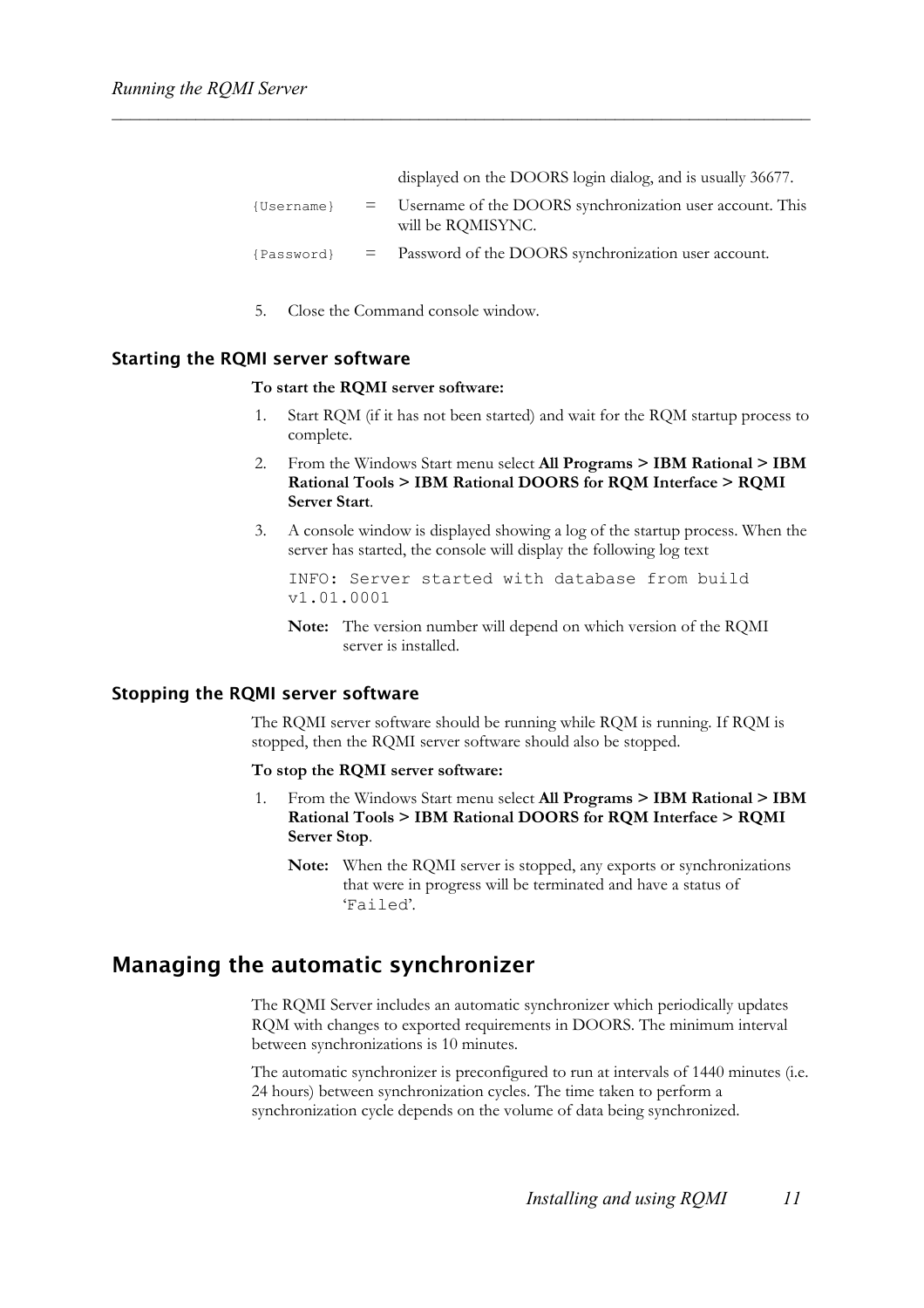The automatic synchronizer can be disabled and re-enabled, and the interval between synchronization cycles can be changed.

### **Disabling the automatic synchronizer**

### **To disable automatic synchronization:**

- 1. Open a Command console window on the RQMI server machine.
- 2. Using the DOS cd command, navigate to the folder

```
\Program 
Files\IBM\Rational\DOORS\9.2\RQMInterface\Server\IM\bin\
```
- **Note:** The name of the \9.2\ folder in the above path will depend on which version of DOORS you have installed.
- 3. Execute the command

admin –s 0

4. Close the Command console window.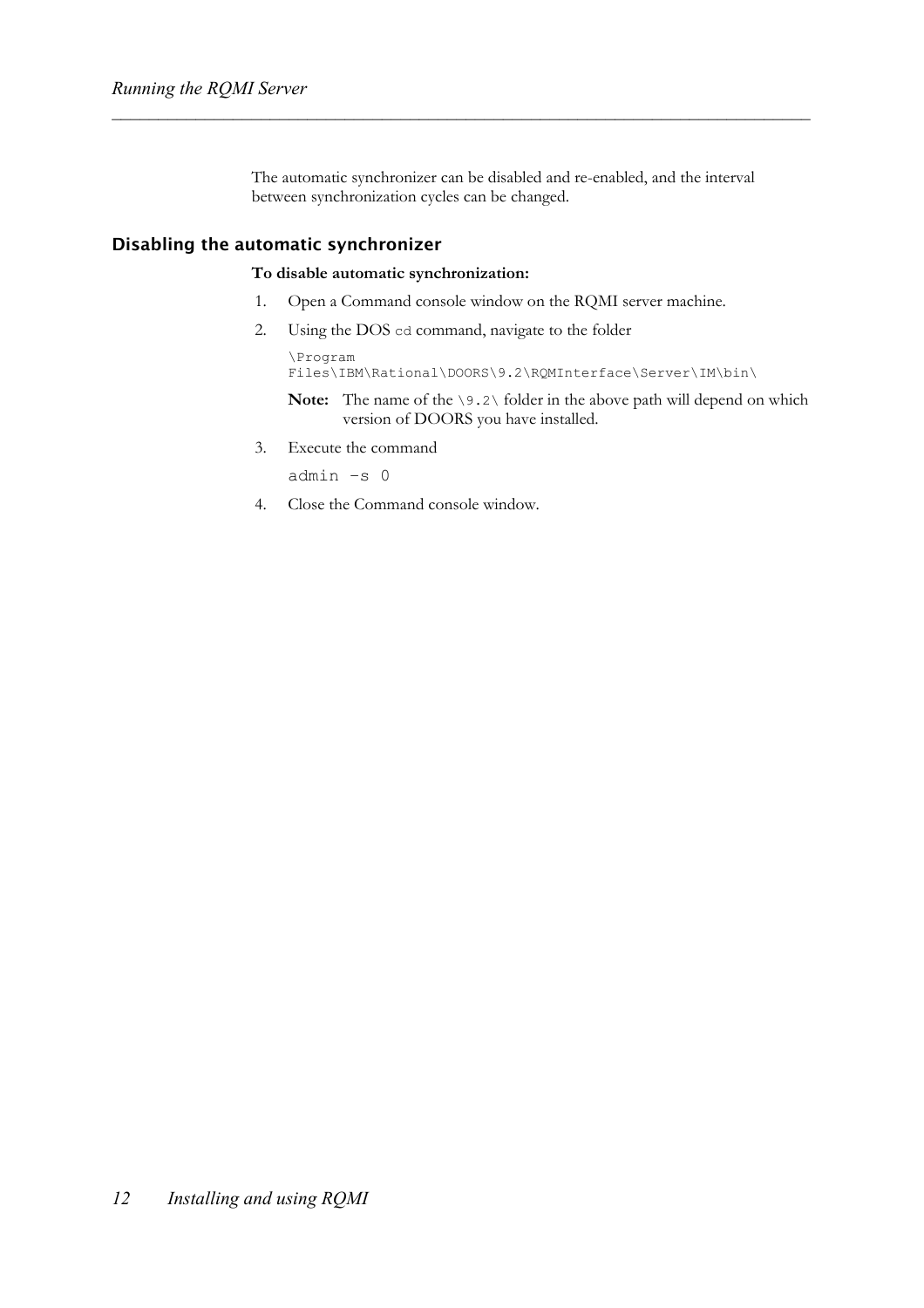### **Re-enabling the automatic synchronizer**

#### **To enable automatic synchronization:**

- 1. Open a Command console window on the RQMI server machine.
- 2. Using the DOS cd command, navigate to the folder

```
\Program 
Files\IBM\Rational\DOORS\9.2\RQMInterface\Server\IM\bin\
```
- **Note:** The name of the \9.2\ folder in the above path will depend on which version of DOORS you have installed.
- 3. Execute the command

admin –s 1

4. Close the Command console window.

### **Changing the interval between synchronization cycles**

### **To change the synchronization interval:**

- 1. Open a Command console window on the RQMI server machine.
- 2. Using the DOS cd command, navigate to the folder

```
\Program 
Files\IBM\Rational\DOORS\9.2\RQMInterface\Server\IM\bin\
```
**Note:** The name of the  $\9.2\$  folder in the above path will depend on which version of DOORS you have installed.

3. Execute the command

```
admin –s {minutes}
```
Where:

```
{minutes} = Interval between synchronization cycles in minutes. The 
               minimum value is 10.
```
**Note:** The recommended interval is 1440 minutes (i.e. 24 hours).

4. Close the Command console window.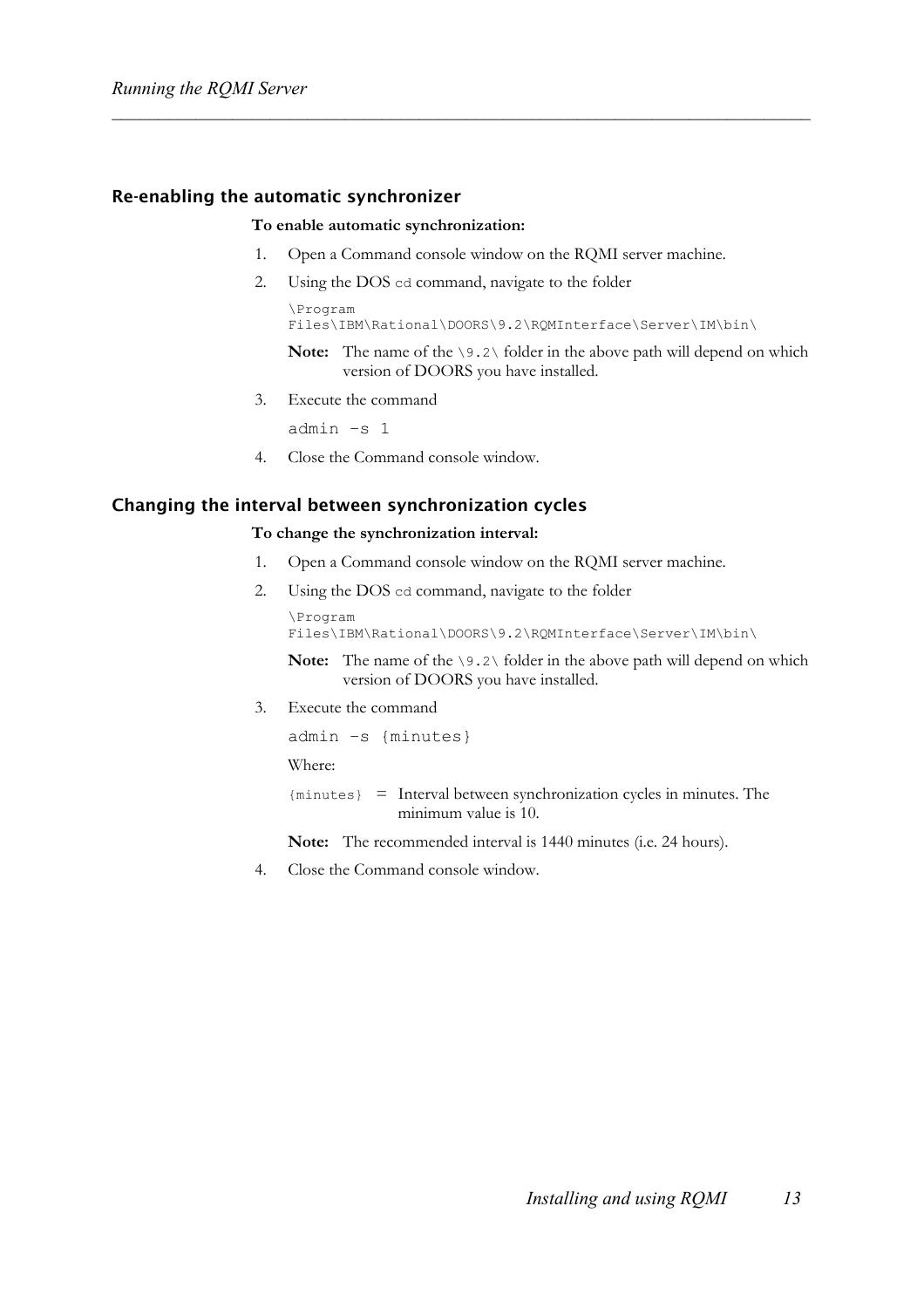## *Understanding the Integration Workflow 4*

This chapter contains a summary of the workflow between DOORS and RQM. It is recommended that you read this section before using the RQM Interface.

- Exporting requirements from DOORS to RQM
- Requirements driven testing in RQM
- Synchronizing requirements changes to RQM
- Running a traceability report of test cases to requirements
- Running a requirements test report

## **Exporting requirements from DOORS to RQM**

The workflow begins with the export of a DOORS view to an RQM test plan. The export process is asynchronous, meaning that the DOORS user posts an export request to the RQMI server and is then able to continue working with DOORS while the RQMI server and RQM service the request. The larger the volume of data being exported, the longer it will take the RQMI server and RQM to service the request. The DOORS user is able to check the completion status of the export after the request has been posted.

After a successful export, a new requirement is created in the RQM database for each object in the DOORS view that contains text in the object text field. Objects with no text in the object text field are not exported.

If a DOORS object has previously been exported, any subsequent changes to its object text will result in the corresponding requirement in RQM being updated.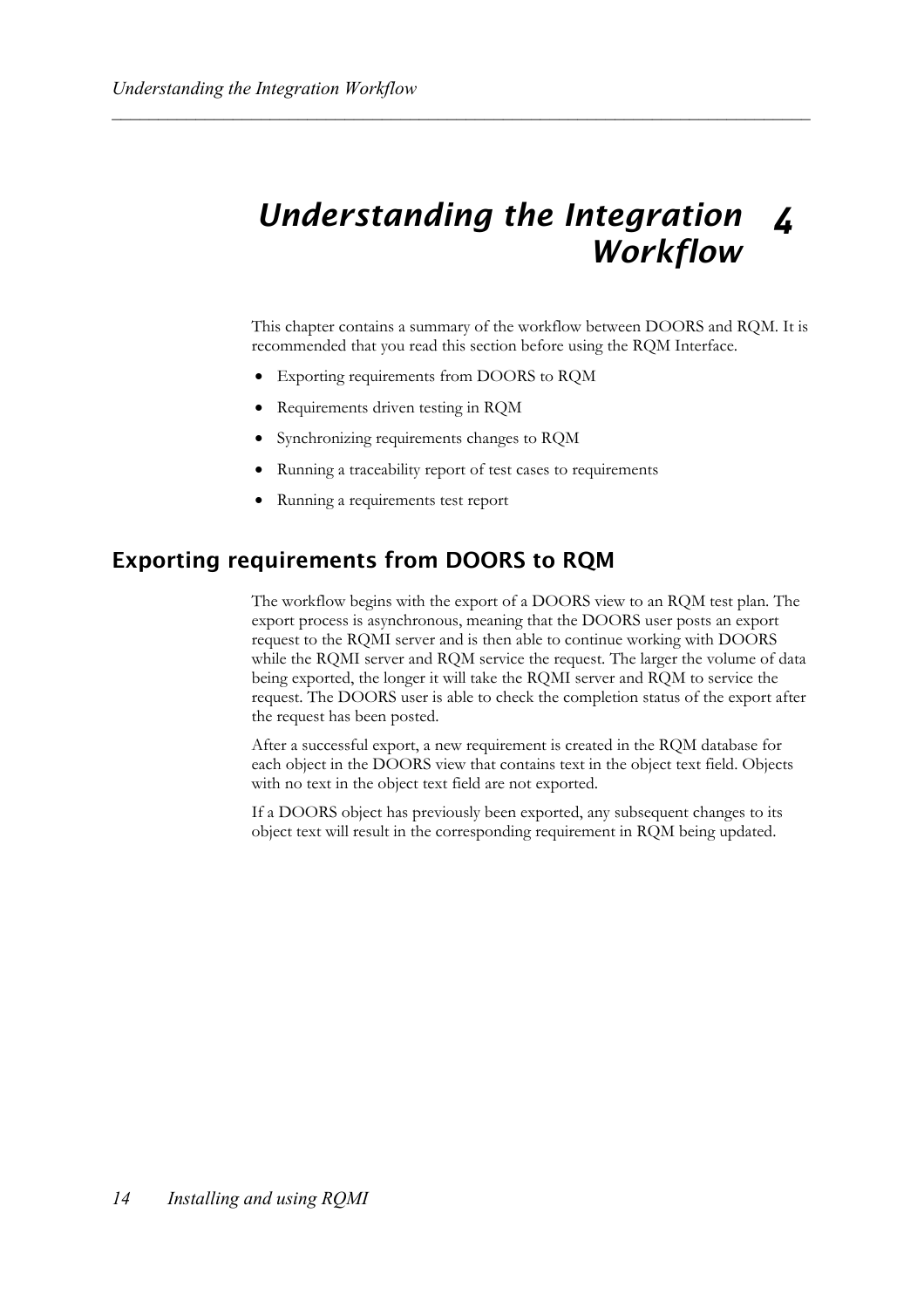| <b>RQM Requirement</b><br><b>Field</b> | <b>Description</b>                                                                                                                             |
|----------------------------------------|------------------------------------------------------------------------------------------------------------------------------------------------|
| Status                                 | The Status icon has three possible states:                                                                                                     |
|                                        | <b>Updated</b> : requirement was previously exported to<br>RQM and the object text of the source object in<br>DOORS was subsequently updated.  |
|                                        | <b>Removed</b> : requirement was previously exported to<br>RQM and subsequently deleted in DOORS.                                              |
|                                        | : (default) requirement is new in RQM or<br>Normal<br>was previously exported to RQM and its object text<br>has not changed in DOORS.          |
| T D                                    | {RQM unique identifier}                                                                                                                        |
| Taq                                    | $\{Blank\}$                                                                                                                                    |
| Name                                   | {DOORS object identifier}: {DOORS<br>module name}                                                                                              |
|                                        | After a requirement has been exported to RQM the<br>Name will not change, even if the name of the source<br>DOORS module subsequently changes. |
|                                        | Clicking the Name hyperlinks to the object in<br>DOORS.                                                                                        |
| Description                            | {DOORS object text}                                                                                                                            |
|                                        | OLE objects are represented as '>> OLE object'.                                                                                                |
|                                        | DOORS tables are represented as '>> DOORS<br>Table'.                                                                                           |
| Owner                                  | 'Unassigned'                                                                                                                                   |

The following table describes the fields of an exported requirement in RQM: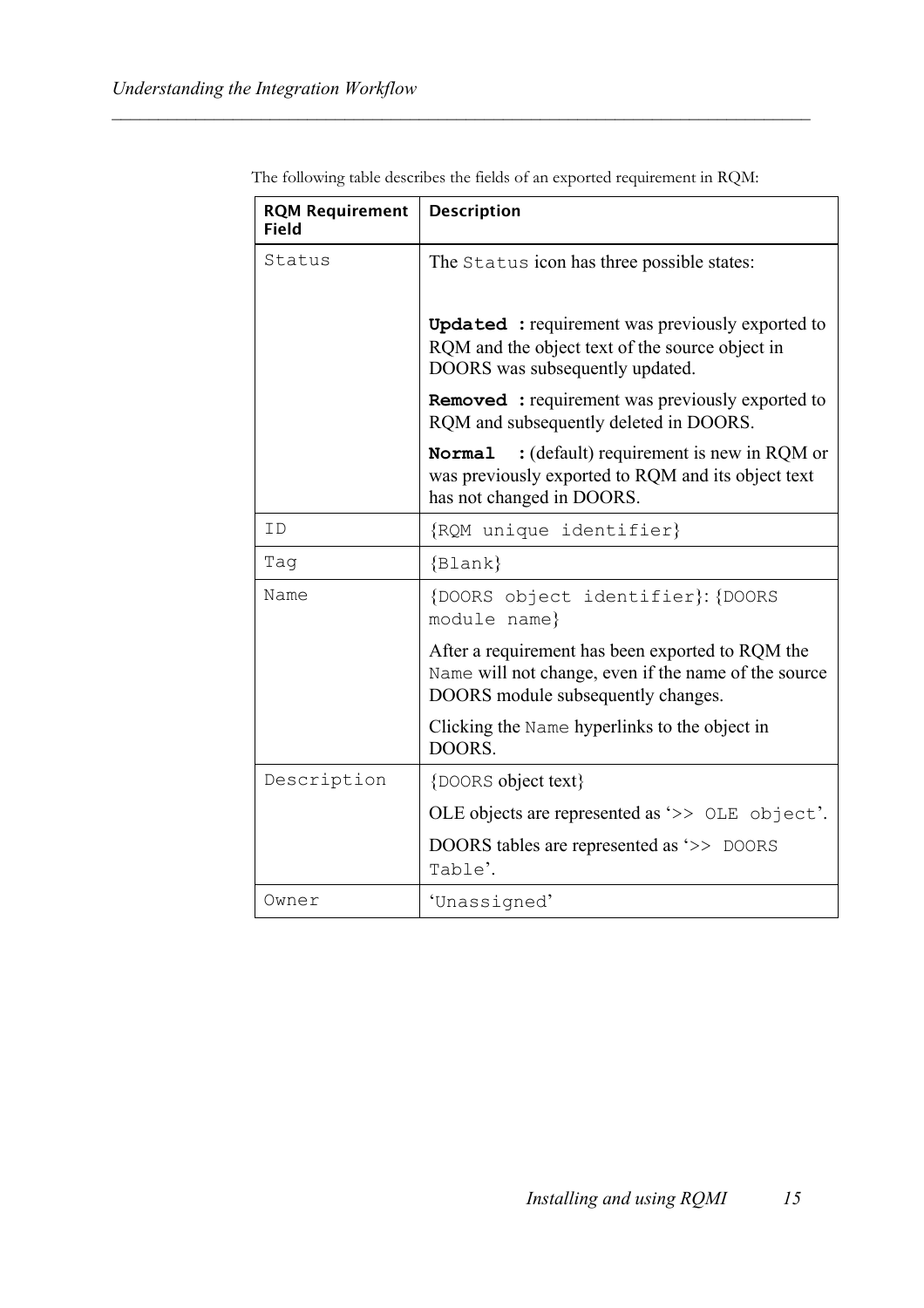## **Requirements driven testing in RQM**

The RQM user opens the test plan in RQM containing the exported requirements, and associates test cases to each requirement. Execution records are generated for each test case and tests are conducted in the usual way, with the results recorded against the execution records.

**Note:** In 'Step 1' of the RQM 'Generate Test Execution Records' screen the 'Test Plan' defaults to 'Unassigned'. Ensure that the correct test plan is selected when creating the test execution records.

## **Synchronizing requirements changes to RQM**

After a set of DOORS objects have been exported to RQM, the object text of some of the objects may change. The synchronization process ensures that theses changes are propagated to RQM.

The synchronization process is run periodically and its duration increases with the volume of data that has been exported to RQM. The interval between each synchronization cycle can be configured on the RQMI server. The default interval is 24 hours.

## **Running a traceability report of test cases to requirements**

The DOORS user is able to generate a traceability report of DOORS objects to RQM test plans and test cases. The traceability report is based on the unfiltered list of objects in the DOORS module.

Generating the traceability report also creates/updates DOORS external links from objects in DOORS to their linked test cases in RQM.

**Caution:** The traceability report identifies test plans by the name. When viewing the traceability report be aware that RQM does allow duplicate test plan names within the same project.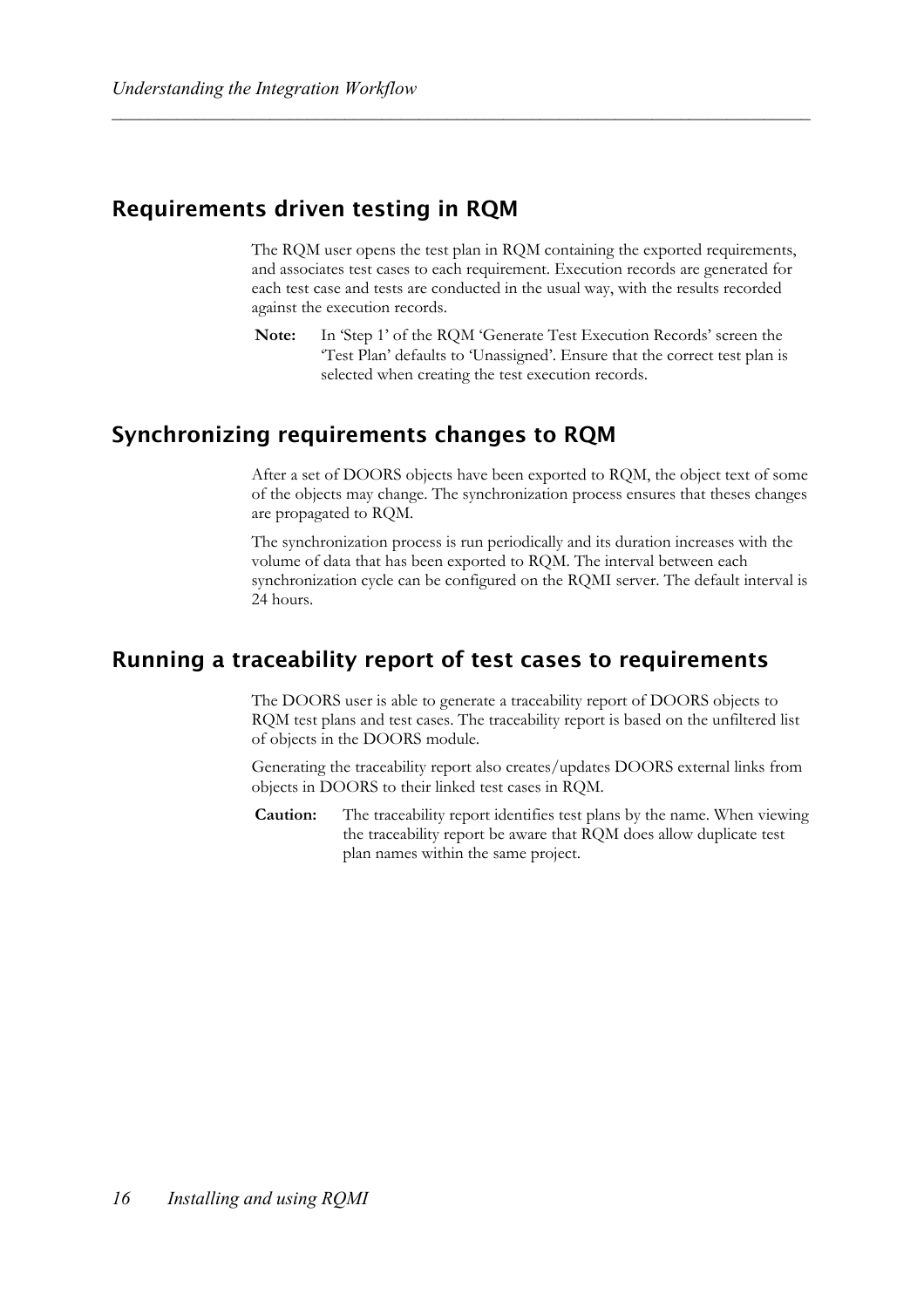| DOORS Column                   | <b>Description</b>                                                                 |  |  |
|--------------------------------|------------------------------------------------------------------------------------|--|--|
| ID                             | {DOORS object id}                                                                  |  |  |
|                                | {Object heading}                                                                   |  |  |
|                                | {Object text}                                                                      |  |  |
| Test Plan<br>and Test<br>Cases | The following format is repeated for each project and<br>the test plans within it: |  |  |
|                                | {RQM project name}                                                                 |  |  |
|                                | {test plan name}                                                                   |  |  |
|                                | {test case id}: {test case name}                                                   |  |  |
|                                |                                                                                    |  |  |
|                                | {test case id}: {test case name}                                                   |  |  |

The traceability report consists of the following DOORS columns:

## **Running a requirements test report**

The DOORS user is able to generate a test report showing the test coverage and statement of quality for exported objects. The list of objects in the test report is based on the objects in the exported view.

The following table describes the column values in the test report for each exported object:

| <b>DOORS Column</b> | <b>Description</b>                                                                         |
|---------------------|--------------------------------------------------------------------------------------------|
| ΤD                  | {DOORS object id}                                                                          |
|                     | {Object heading}                                                                           |
|                     | {Object text}                                                                              |
| Test Cases          | The linked test cases in the test plan with the rolled up<br>verdict in the format:        |
|                     | ({test case id}) {test case name}:<br>{verdict}                                            |
| Test Status         | The test status provides an indication of test coverage.<br>The three possible values are: |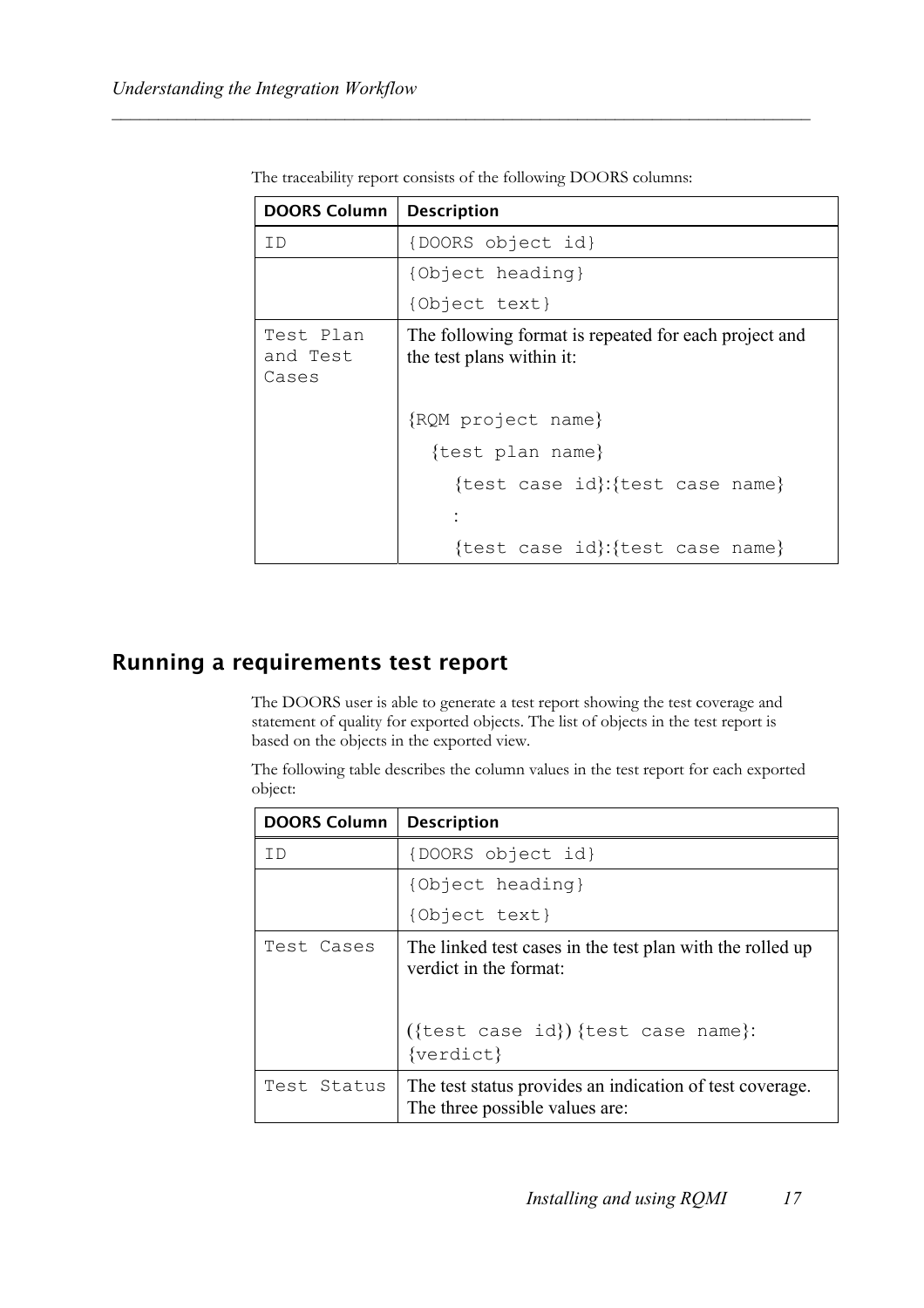| <b>DOORS Column</b>         | <b>Description</b>                                                                                                                                                                                |
|-----------------------------|---------------------------------------------------------------------------------------------------------------------------------------------------------------------------------------------------|
|                             | : No linked test cases.<br>$\{blank\}$<br>: All linked test cases are approved.<br>Approved<br>: Not all linked test cases are<br>Not Approved<br>approved.                                       |
| Verdict                     | The rolled up statement of quality for the DOORS<br>object based on the last run of each test execution record<br>for linked test cases.                                                          |
| Passed                      | The status columns show the number of test execution                                                                                                                                              |
| Deferred                    | records for each linked test case where the verdict of the<br>last run matches the status column name. The format is:                                                                             |
| Incomplete                  |                                                                                                                                                                                                   |
| Inconclusiv<br>e            | {test case id}: {number of execution<br>records with matching verdict} of                                                                                                                         |
| Error                       | {total number of execution records}                                                                                                                                                               |
| Partially<br><b>Blocked</b> |                                                                                                                                                                                                   |
| <b>Blocked</b>              | e.g. 231: 2 of 6                                                                                                                                                                                  |
| Failed                      |                                                                                                                                                                                                   |
| Perm Failed                 |                                                                                                                                                                                                   |
| Verdict<br>Changed          | Identifies whether the Verdict has changed since the last<br>run. A 'Yes' is not overwritten when the report is re-<br>run. However, the DOORS user is able to clear the<br>value in this column. |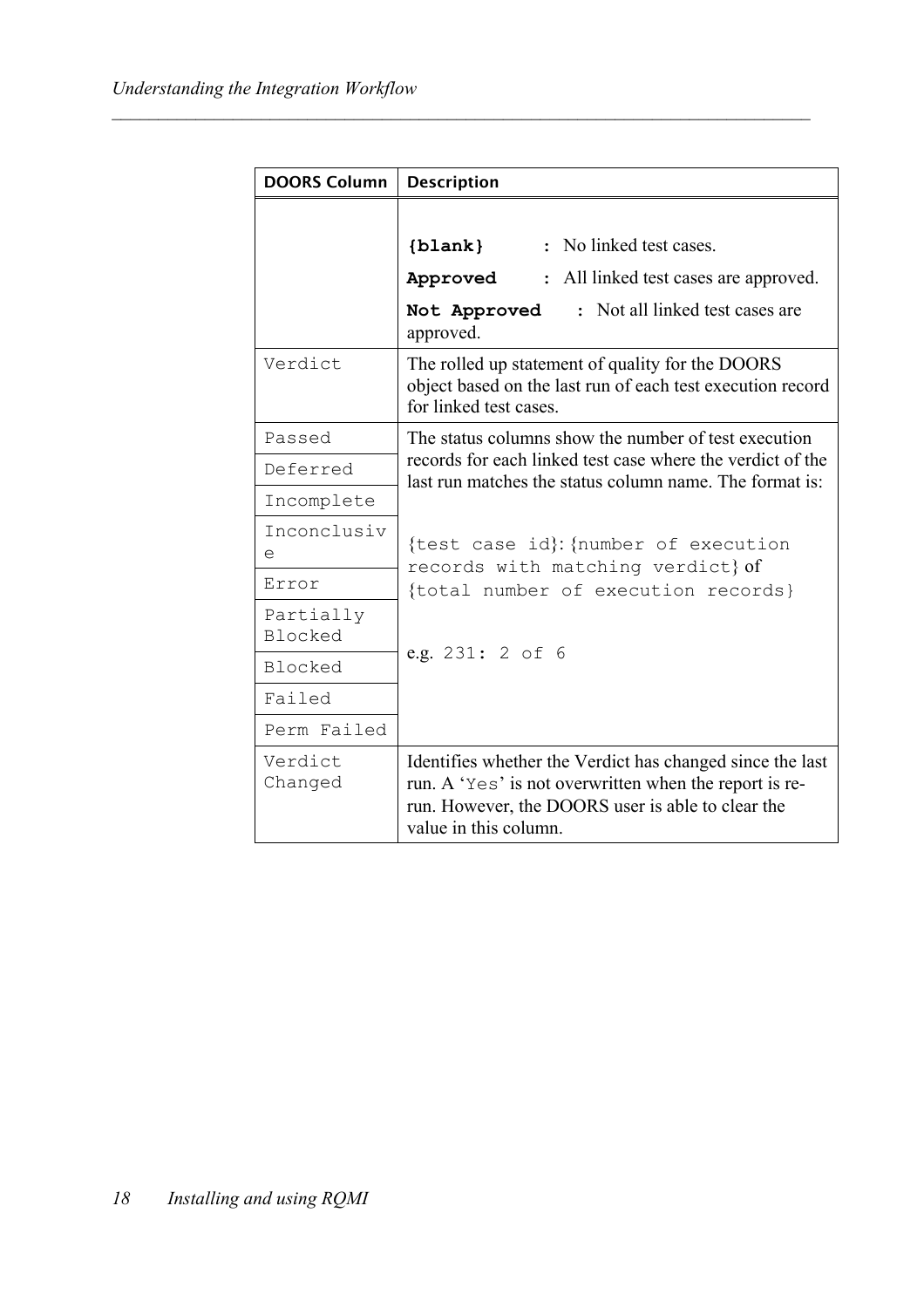In the test report, the test status and results are rolled up to parent objects with heading text but no object text. The following table describes the column values in the test report for each rolled up parent object:

| <b>DOORS Column</b>         | <b>Description</b>                                                          |  |
|-----------------------------|-----------------------------------------------------------------------------|--|
| ΙD                          | {DOORS object id}                                                           |  |
|                             | {Object heading}                                                            |  |
| Test Cases                  | $\{blank\}$                                                                 |  |
| Test Status                 | Rolled up test coverage. The four possible values are:                      |  |
|                             | : All child objects have a blank<br>$\{blank\}$<br>status.                  |  |
|                             | : Child objects have different<br>Mixed Status<br>statuses.                 |  |
|                             | : All child objects have approved<br>Approved<br>status.                    |  |
|                             | All child objects are not<br>Not Approved<br>$\ddot{\cdot}$<br>approved.    |  |
| Verdict                     | Rolled up statement of quality.                                             |  |
| Passed                      | The status columns show the number of linked test                           |  |
| Deferred                    | cases where the rolled up Verdict matches the status<br>column name.        |  |
| Incomplete                  |                                                                             |  |
| Inconclusiv<br>е            |                                                                             |  |
| Error                       |                                                                             |  |
| Partially<br><b>Blocked</b> |                                                                             |  |
| Blocked                     |                                                                             |  |
| Failed                      |                                                                             |  |
| Perm Failed                 |                                                                             |  |
| Verdict<br>Changed          | Identifies whether the rolled up Verdict has changed<br>since the last run. |  |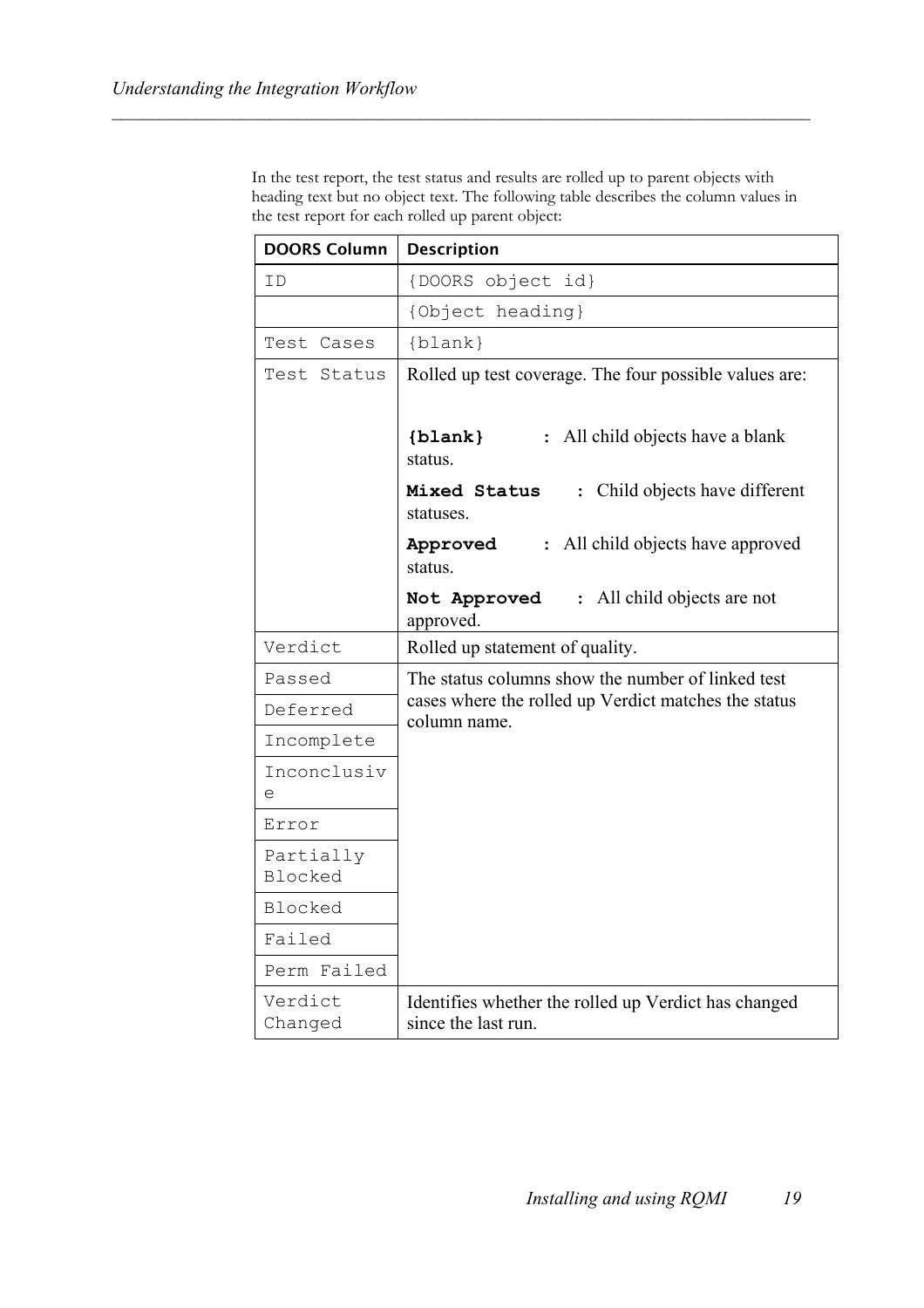### *Using the RQM Interface 5*

This chapter contains information for DOORS users on how to use the RQM Interface. It is recommended that you read the previous section before reading this section.

- How to export requirements to RQM
- How to initiate a synchronization
- How to run a traceability report
- How to run a test report

### **How to export requirements to RQM**

The export process consists of two phases.

The first phase involves the DOORS user initiating and posting the export request to the RQMI server. During this phase a progress bar is displayed while the data for export is packaged prior to posting. The DOORS user is able to cancel the export by clicking the **Cancel** button on the progress bar window.

The second phase starts when the export request has been posted to the RQMI server. This phase is asynchronous, meaning that the DOORS user is then able to continue working with DOORS while the data is being exported to RQM. This phase cannot be cancelled by the DOORS user.

Larger DOORS modules take longer to process (during both phases) than smaller DOORS modules. The DOORS user is able to check the completion status of the export after the request has been posted.

### **Export a DOORS view to RQM**

To perform an export, the DOORS user filters a DOORS module so that only the objects to be exported are listed. The filtered list is saved as a public DOORS view and the view is exported to an existing or new RQM test plan.

After a successful export, a new requirement is created in the RQM database for each object in the DOORS view that contains text in the object text field. Objects with no text in the object text field are not exported. The exported requirements are linked to the RQM test plan specified at the time of export.

### **To export a DOORS view to an RQM test plan:**

- 1. Open a DOORS module.
- 2. Use the module filter to only include the objects to be exported to RQM.
- 3. Save the filtered module as a public DOORS view (ensure that the **Access to this view** option on the **Save as** dialog is set to **Public**).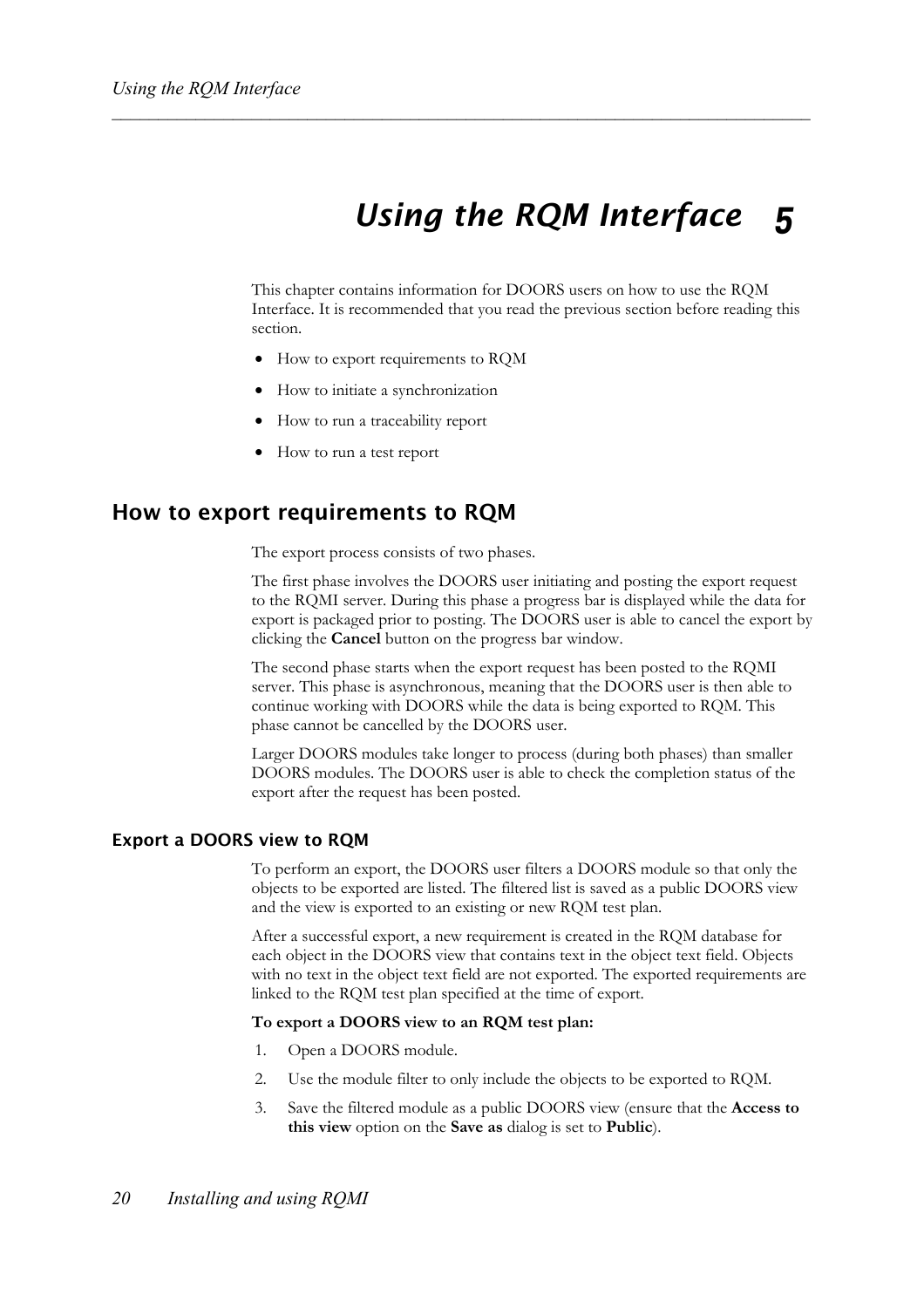- 4. From the module menu select **RQM > Export to RQM**. After a short delay the **Test Plan** dialog is displayed.
- 5. The first pick-list on the dialog contains a list of projects in RQM. The pick-list defaults to the first project in the list. If the target project for export is not selected, select it from the pick-list.
- 6. You are able to export the objects in the view to an existing RQM test plan or a new RQM test plan.
	- a. To export to an existing RQM test plan, select the test plan from the pick-list below the **Select a test plan from the list** option.
	- b. To export to a new RQM test plan, click the **To create a new test plan, enter the name of the new test plan** option and enter the test plan name in the enabled text box.
- 7. Click the **Export** button. A progress bar will be displayed while the data is packaged for export.
- 8. After the export request has been posted to the RQMI server, a confirmation message is displayed. Read the message and then click **OK**.
- 9. The exported data will now be processed by the RQMI server, and then sent to RQM for import to the test plan. To check the status of the export, from the module menu select **RQM > View Export Status**.
- 10. When the export process has completed successfully, the **RQM > View Export Status** option will display a dialog showing the export status as '**Completed**'. The dialog has a **Go to URL** button which opens the target test plan in RQM. The dialog also has a **Copy URL** button which copies the RQM test plan URL to the windows clipboard.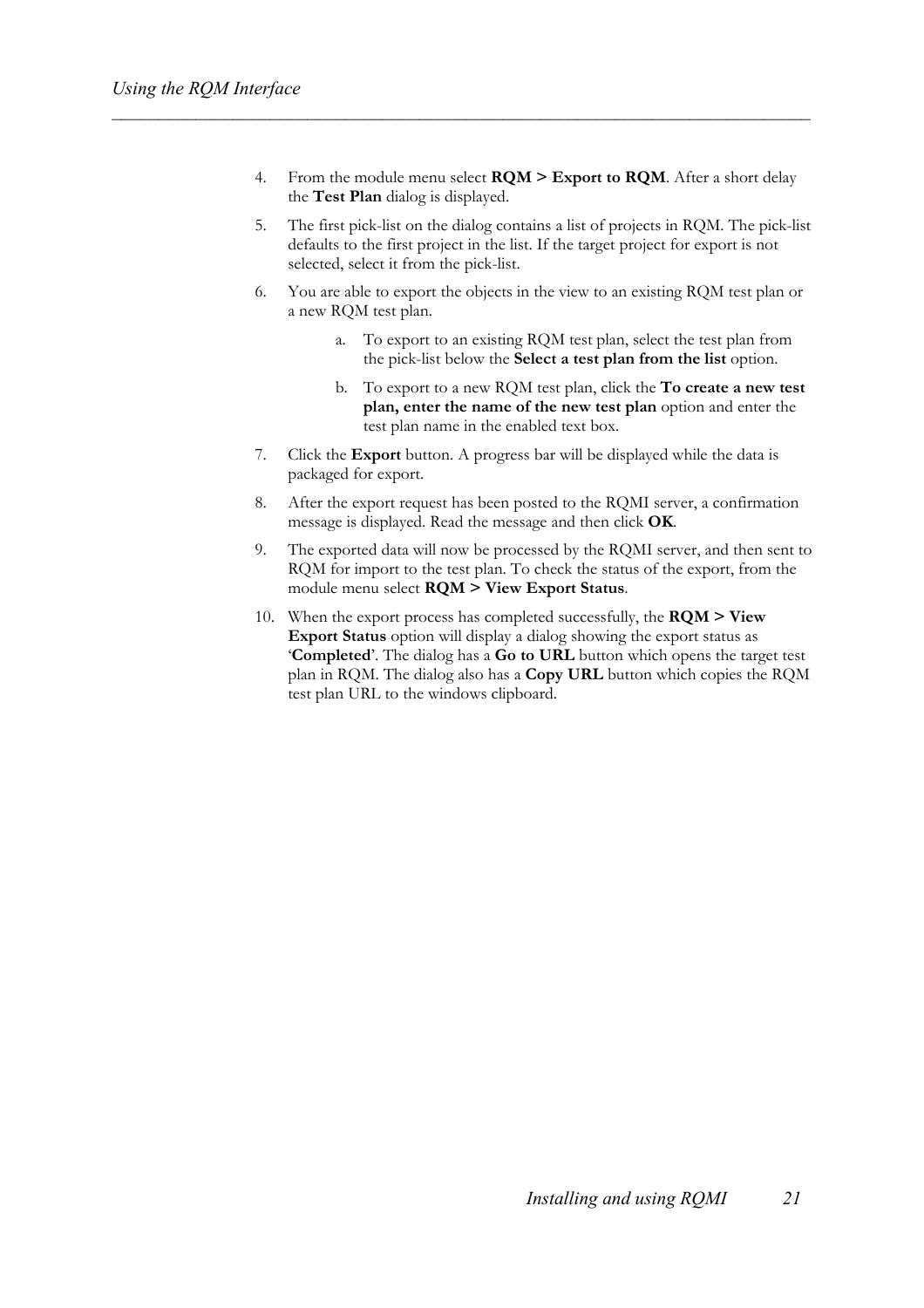### **Clear the association between a DOORS view and an RQM test plan**

A DOORS view is permanently associated to the RQM test plan to which the view was exported. A DOORS view can only be associated with one RQM test plan. If you decide that the view should no longer be associated to the test plan, you can clear the test plan association. Clearing the test plan association removes the exported requirements from the RQM test plan, and allows the view to be exported to another test plan.

### **To clear the views test plan association:**

- 1. In a DOORS module select an exported view.
- 2. From the module menu select **RQM > Clear Test Plan Association**.
- 3. Read the message and click **Yes** to proceed.
- 4. The test plan association will be cleared and a confirmation message is displayed. Click **OK** on the confirmation message.
- 5. If a traceability report was generated prior to clearing the test plan, then the traceability attributes and external links can be cleared by running the traceability
	- **Note:** If a traceability report was run prior to clearing the test plan, then the traceability attributes and external links can be cleared by rerunning the traceability report.

## **How to initiate a synchronization**

After a DOORS view has been exported to RQM, changes to the exported DOORS objects are propagated to RQM periodically by the automatic synchronizer. The period between synchronization cycles defaults to 24 hours, but can be configured by the RQMI system administrator. The DOORS user is able to force an immediate synchronization request by re-exporting the DOORS view.

### **To re-export a DOORS view containing changes:**

- 1. In a changed DOORS module select an exported view.
- 2. From the module menu select **RQM > Export to RQM**. After a short delay the **Test Plan** dialog is displayed with the options disabled and the test plan name selected.
- 3. Click the **Export** button. A progress bar will be displayed while the data is packaged for export.
- 4. After the export request has been posted to the RQMI server, a confirmation message is displayed. Read the message and then click **OK**.
- 5. The exported data will now be processed by the RQMI server, and then sent to RQM for update. To check the status of the export, from the module menu select **RQM > View Export Status**.
- 6. When the export process has completed successfully, the **RQM > View Export Status** option will display a dialog showing the export status as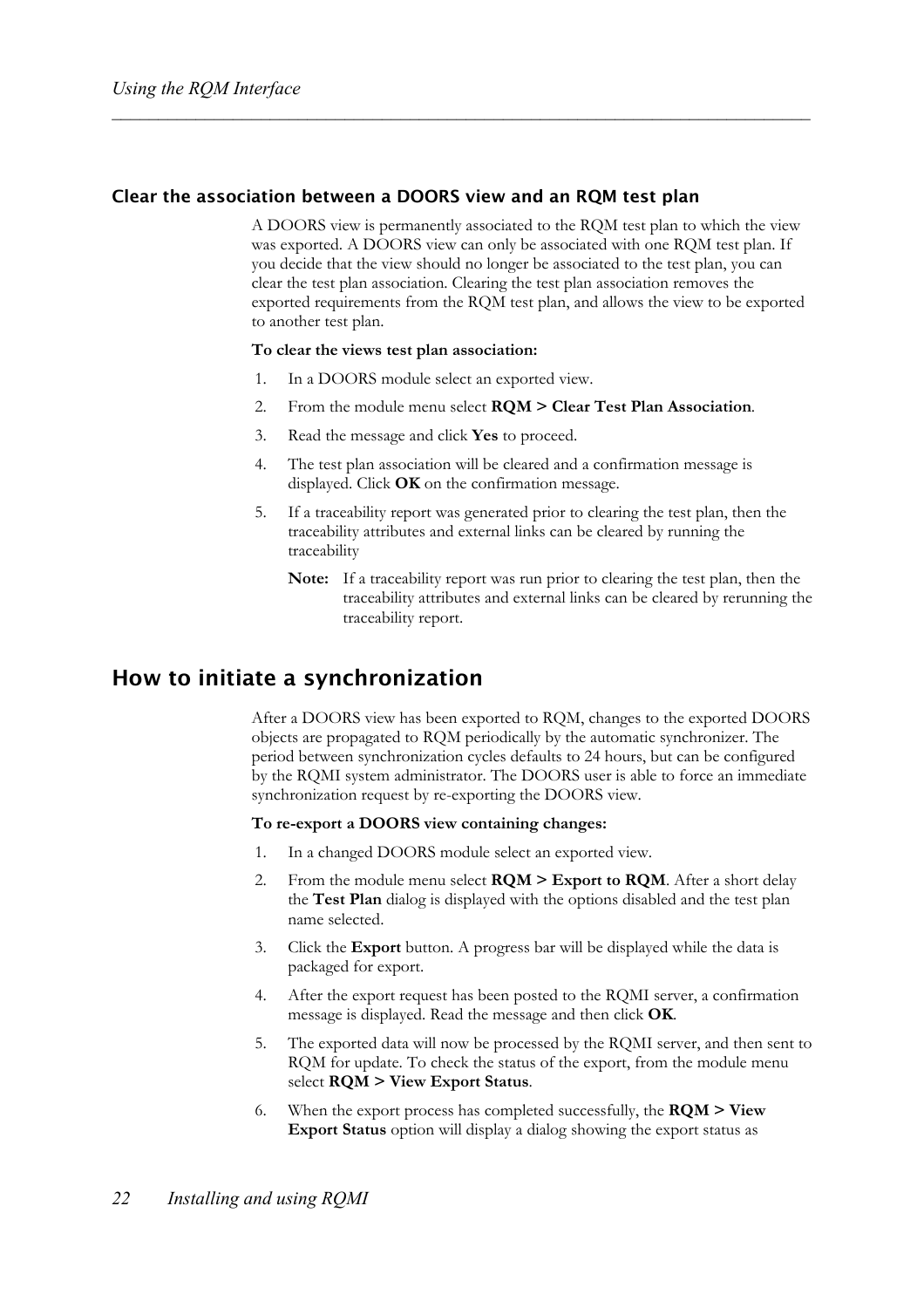'**Completed**'. The dialog has a **Go to URL** button which opens the target test plan in RQM. The dialog also has a **Copy URL** button which copies the RQM test plan URL to the windows clipboard.

## **How to run a traceability report**

The traceability report is based on the unfiltered list of objects in the DOORS module, and shows the linked RQM test plans and test cases. Running the traceability report also creates/updates DOORS external links from objects in DOORS to their linked test cases in RQM.

### **To run a traceability report:**

- 1. Open a DOORS module containing one or more views that have been exported to RQM.
- 2. From the module menu select **RQM > Run Traceability Report**. A progress bar is displayed while the report is being run.
- 3. When the report has been generated a confirmation message is displayed. Click the **OK** button.
- 4. If required, you can save the report as a DOORS view.

### **How to run a test report**

The test report is based on the filtered list of objects in an exported DOORS view. The report shows the test coverage and statement of quality of exported objects.

#### **To run a test report:**

- 1. In a DOORS module select an exported view.
- 2. From the module menu select **RQM > Run Test Report**. A progress bar is displayed while the report is being run.
- 3. When the report has been generated a confirmation message is displayed. Click the **OK** button.
- 4. If required, you can save the report as a DOORS view.
- 5. The Verdict Changed column contains 'Yes' for any objects where the verdict changed since the last time the report was run.
	- a. To clear the Verdict Changed for individual objects, in the test report delete the value from the Verdict Changed field of each object.
	- b. To clear the Verdict Changed for all objects in the report, select the exported view and then from the module menu select **RQM > Clear All Verdict Changed**.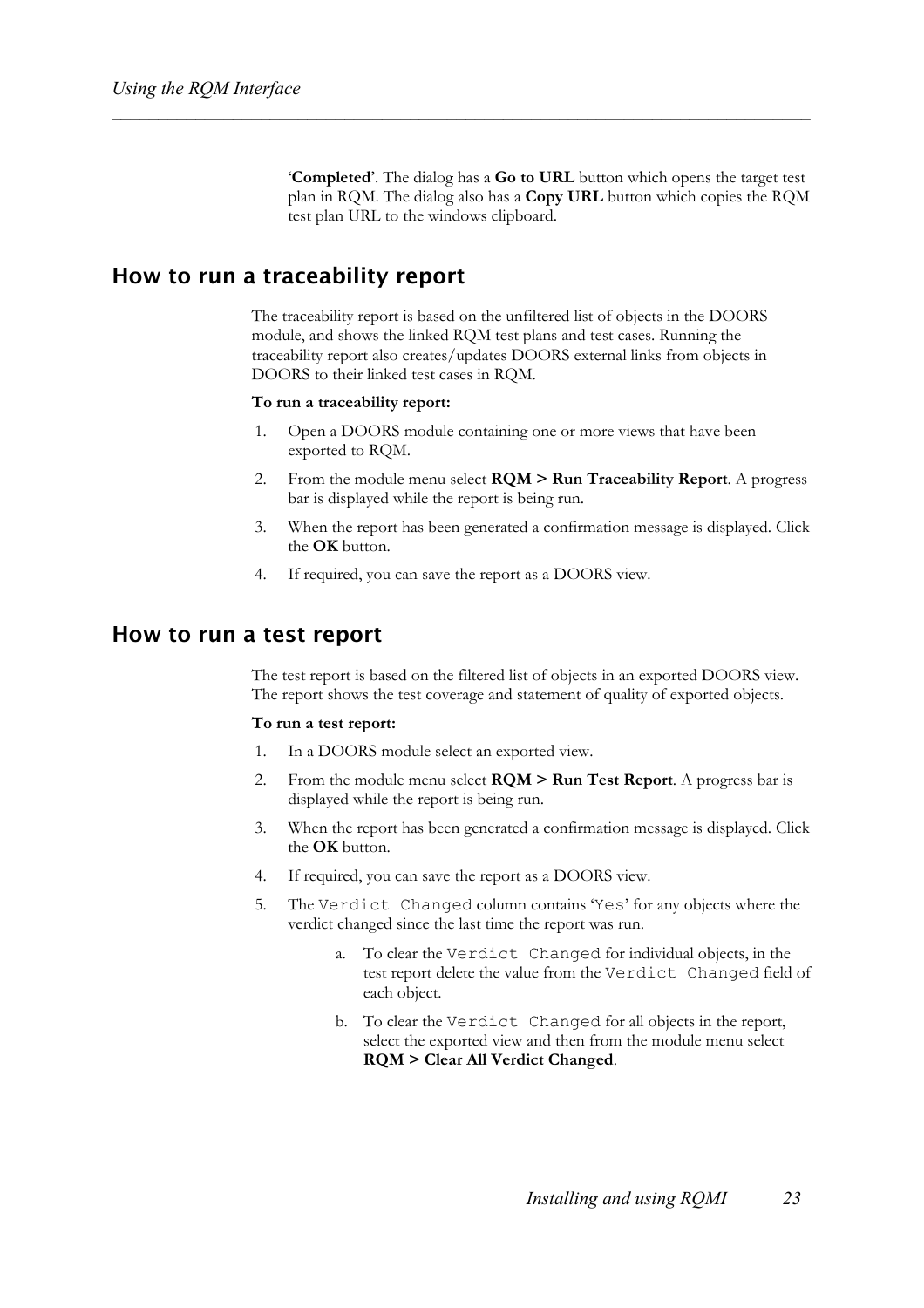### *System Administration 6*

This chapter contains information for the RQMI System Administrator.

- Changing the RQM server properties
- Changing the RQM user credentials
- Changing the DOORS database server properties and user credentials
- Changing the RQMI server name and port number
- Backing up and restoring the RQMI server database
- Changing the logging level

### **Changing the RQM server properties**

Occasion may arise when you need to change the RQM server name or port number. For example, a port conflict may require a port number change, or the RQM database may be moved to a new machine.

#### **To change the RQM server name and port number:**

- 1. Stop the RQMI server.
- 2. On the RQMI server machine use Windows Notepad to open the file server.properties in the folder

\Program Files\IBM\Rational\DOORS\9.2\RQMInterface\Server\IM\conf\

- **Note:** The name of the \9.2\ folder in the above path will depend on which version of DOORS you have installed.
- 3. Change the value of the rqm.server.hostname property to the new RQM server name.
- 4. Change the value of the rqm.server.portno property to the new RQM server name.
- 5. Save the file and close Windows Notepad.
- 6. Restart the RQMI server.

## **Changing the RQM user credentials**

If the password of the RQMISVR user account on RQM changes, the configuration on the RQM server must be updated. The configuration should also be updated if there is a need to use a different user account.

**To change the RQM user name:**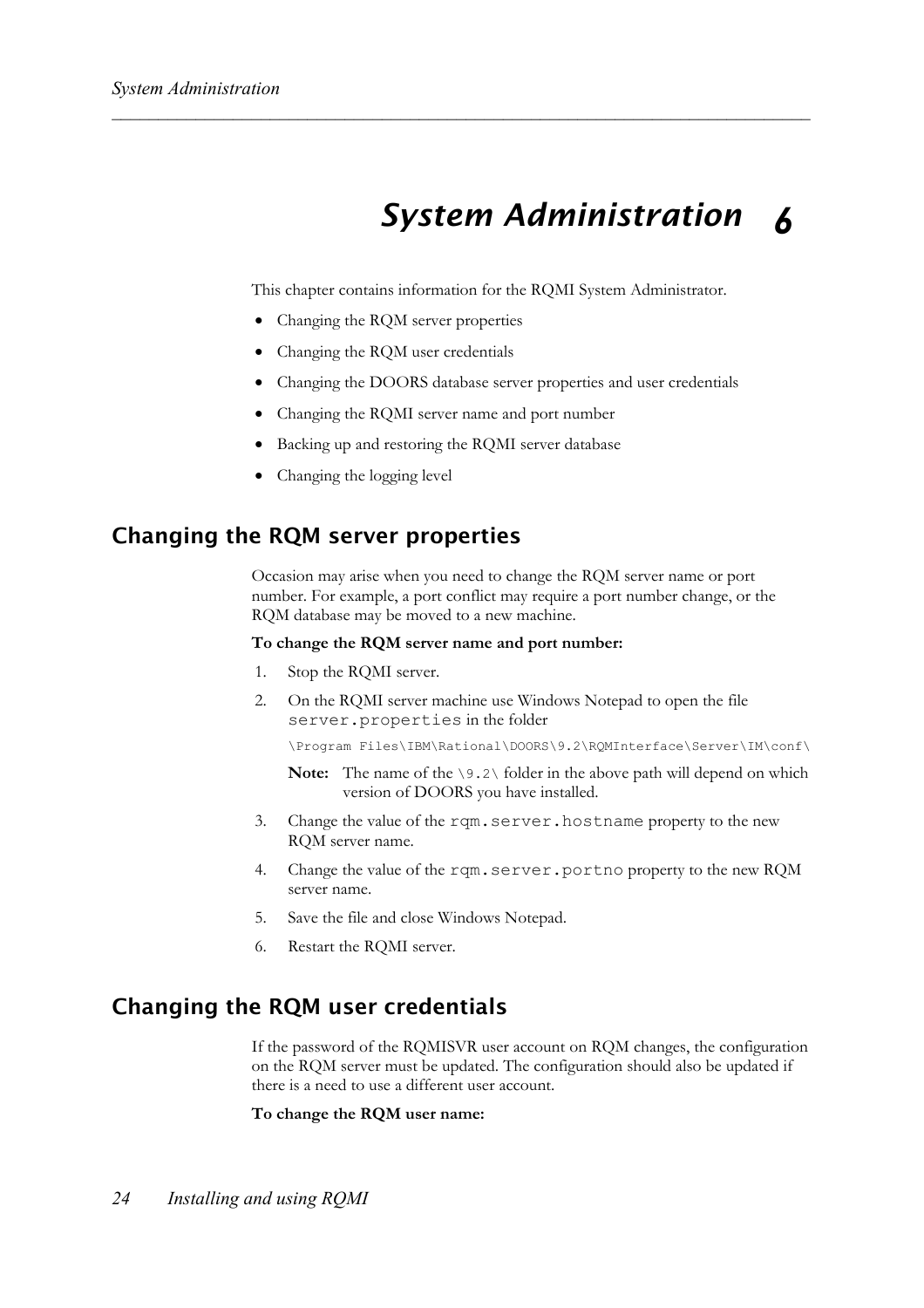- 1. Stop the RQMI server.
- 2. On the RQMI server machine use Windows Notepad to open the file server.properties in the folder

\Program Files\IBM\Rational\DOORS\9.2\RQMInterface\Server\IM\conf\

```
Note: The name of the \9.2\ folder in the above path will depend on which
       version of DOORS you have installed.
```
- 3. Change the value of the rqm.login.j\_username property to the new RQM user name.
- 4. Save the file and close Windows Notepad.
- 5. Restart the RQMI server.

### **To change the RQM password:**

- 1. Stop the RQMI server.
- 2. Open a Command console window on the RQMI server machine.
- 3. Using the DOS cd command, navigate to the folder

```
\Program 
Files\IBM\Rational\DOORS\9.2\RQMInterface\Server\IM\bin\
```

```
Note: The name of the \9.2\ folder in the above path will depend on which
       version of DOORS you have installed.
```
4. Execute the command

```
admin –p {Password} 
Where:
```
- {Password} = The password of the RQM user account.
- 5. Restart the RQMI server.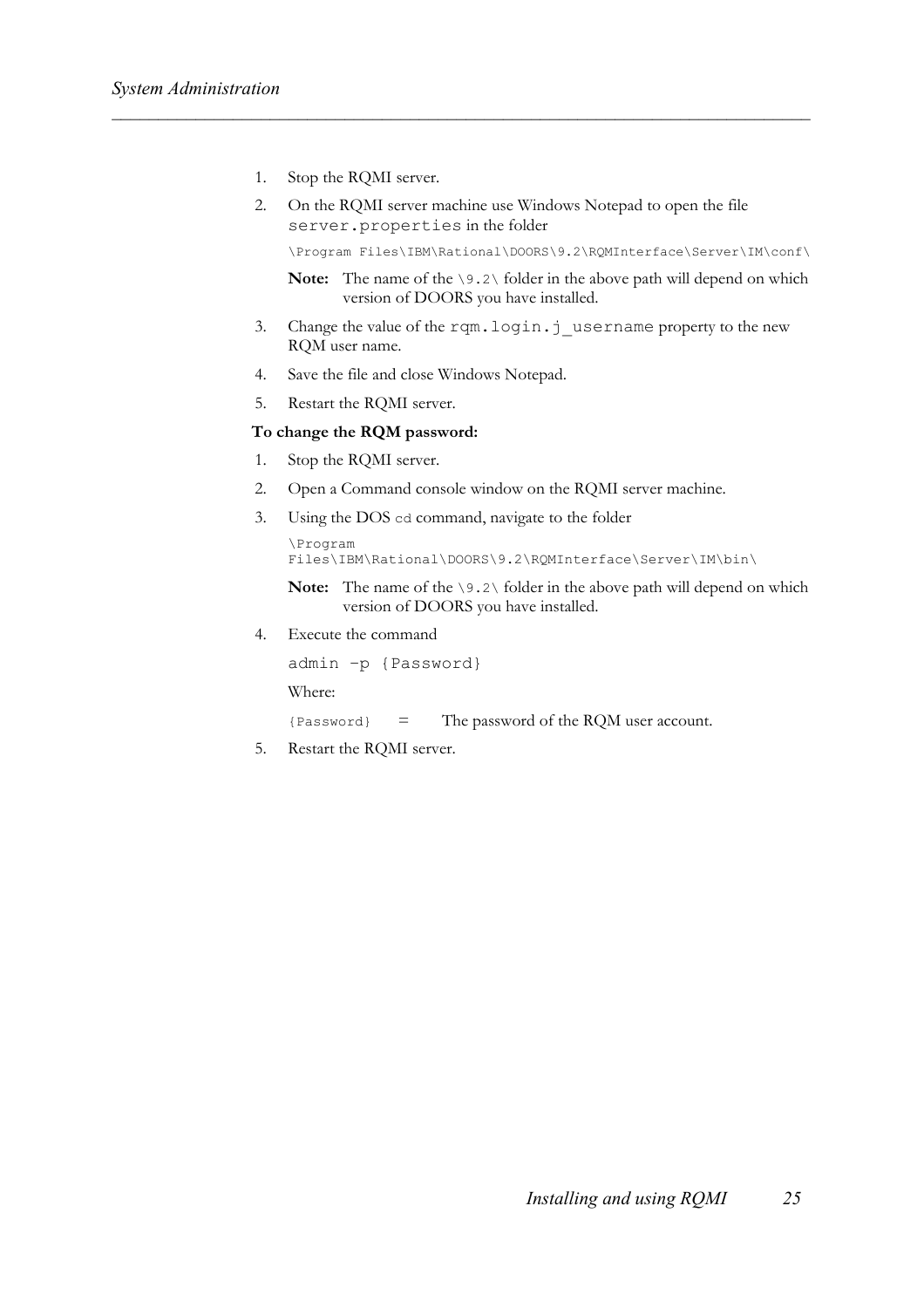## **Changing the DOORS database server properties and user credentials**

Occasion may arise when you need to change the DOORS database server name, port number, user name or password. For example, a port conflict may require a port number change, the DOORS database may be moved to a new machine, or the DOORS password may change.

### **To change the DOORS database server properties or DOORS user credentials:**

- 1. Stop the RQMI server.
- 2. Open a Command console window on the RQMI server machine.
- 3. Using the DOS cd command, navigate to the folder

```
\Program 
Files\IBM\Rational\DOORS\9.2\RQMInterface\Server\IM\bin\
```

```
Note: The name of the \9.2\ folder in the above path will depend on which
       version of DOORS you have installed.
```
4. Execute the command

admin –m {Old DOORS Host} {Old DOORS Port} {New DOORS Host} {New DOORS Port} {New Username} {New Password} Where:

|                |  | {01d DOORS Host} = The previous DOORS Database server name.                                            |
|----------------|--|--------------------------------------------------------------------------------------------------------|
|                |  | {01d DOORS Port} = The previous DOORS Database port number.                                            |
|                |  | {New DOORS Host} = The new DOORS Database server name. This is<br>displayed on the DOORS login dialog. |
|                |  | {New DOORS Port} = The new DOORS Database port number. This is<br>displayed on the DOORS login dialog. |
| {New Username} |  | = Username of the DOORS synchronization user<br>account. If this hasn't changed it will be RQMISYNC.   |
| {New Password} |  | $=$ Password of the DOORS synchronization user<br>account.                                             |

5. Restart the RQMI server.

## **Changing the RQMI server name and port number**

Occasion may arise when you need to change the configured RQMI server name or port number. For example, a port conflict may require a port number change, or you may need to use an IP address for the RQMI server name.

### **To change the RQMI server name and port number:**

1. Stop the RQMI server and close DOORS on each client machine.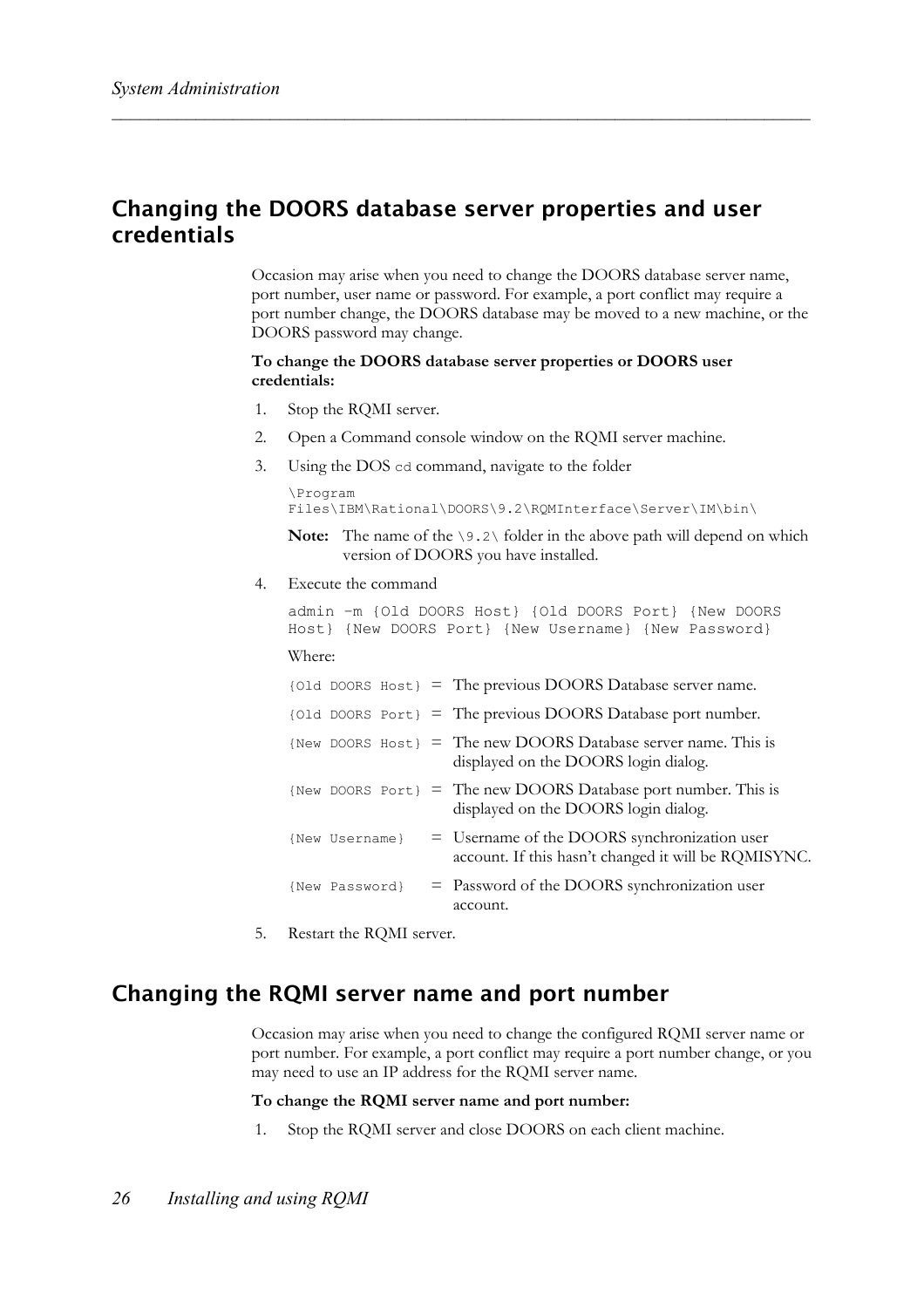2. On each client machine use Windows Notepad to open the file client.properties in the folder

\Program Files\IBM\Rational\DOORS\9.2\RQMInterface\Client\IM\conf\

**Note:** The name of the \9.2\ folder in the above path will depend on which version of DOORS you have installed.

- 3. Change the value of the rqmi.server.host property to the new RQMI server name or IP address. The value must be in lowercase.
- 4. Change the value of the rqmi.server.port property to the new RQMI port number. This should be an unblocked and free port on the RQMI server.

**Note:** The port number must be between 1024 and 65535.

- 5. Save the file and close Windows Notepad.
- 6. On the RQMI server machine use Windows Notepad to open the file server.properties in the folder

\Program Files\IBM\Rational\DOORS\9.2\RQMInterface\Server\IM\conf\

- **Note:** The name of the \9.2\ folder in the above path will depend on which version of DOORS you have installed.
- 7. If the rqmi.this.host property is missing then add the property. Set the value of the property to the same value entered for the rqmi.server.host property in the client.properties file on the clients (step 3 above). The value must be in lowercase.
	- Note: You should only add or change the rqmi.this.host property if you have specified an IP address or a fully qualified machine name in step 3 above.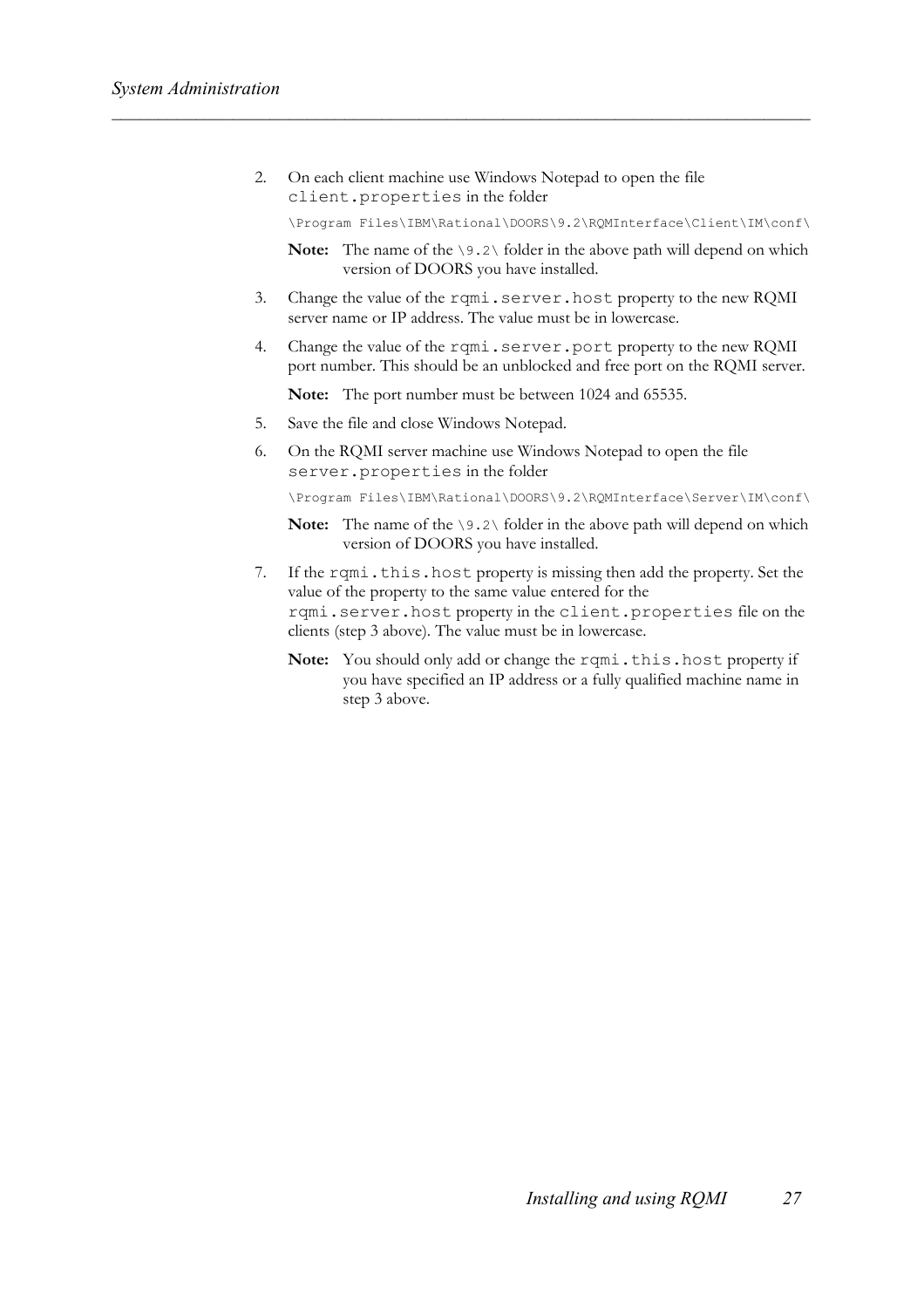- 8. Change the value of the rqmi.server.port property to the new RQMI port number (see step 4 above).
- 9. If the rqmi.server.port2 property is missing then add the property. Set the property to a new port number that is unblocked and available on the RQMI server. If the property is not specified, it will default to 7765.

**Note:** The port numbers must be between 1024 and 65535.

10. Save the file and close Windows Notepad.

## **Backing up and restoring the RQMI server database**

The RQMI server uses an Apache Derby database to store the Ids and timestamps of the DOORS objects exported to RQM. The data in the RQMI server database mirrors the data exported to RQM. Hence, the RQMI server database should be backed up whenever the RQM database is backed up, and the RQMI server database should be restored whenever the RQM database is restored.

The RQMI server database is located in the folder

\Program Files\IBM\Rational\DOORS\9.2\RQMInterface\Server\rqmdrsDB

**Note:** The name of the  $\9.2\$  folder in the above path will depend on which version of DOORS you have installed.

### **IMPORTANT:**

- Backup the RQMI server database whenever the RQM database is backed up.
- Restore the RQMI server database whenever the RQM database is restored.
- Consider using a consistent file naming convention for RQM and RQMI server backup files, so that the two files can easily be associated.
- Consider automating the backup process for RQM and the RQMI server.

### **To backup the RQMI server database to a backup file:**

- 1. Open a Command console window on the RQMI server machine.
- 2. Using the DOS cd command, navigate to the folder

```
\Program 
Files\IBM\Rational\DOORS\9.2\RQMInterface\Server\IM\bin\ 
Note: The name of the \9.2\ folder in the above path will depend on which
```

```
version of DOORS you have installed.
```
3. Execute the command

```
admin –e "{backup filename}" 
e.g. admin -e "c:\backups\rqmi\rqmi 2jan09.zip"
```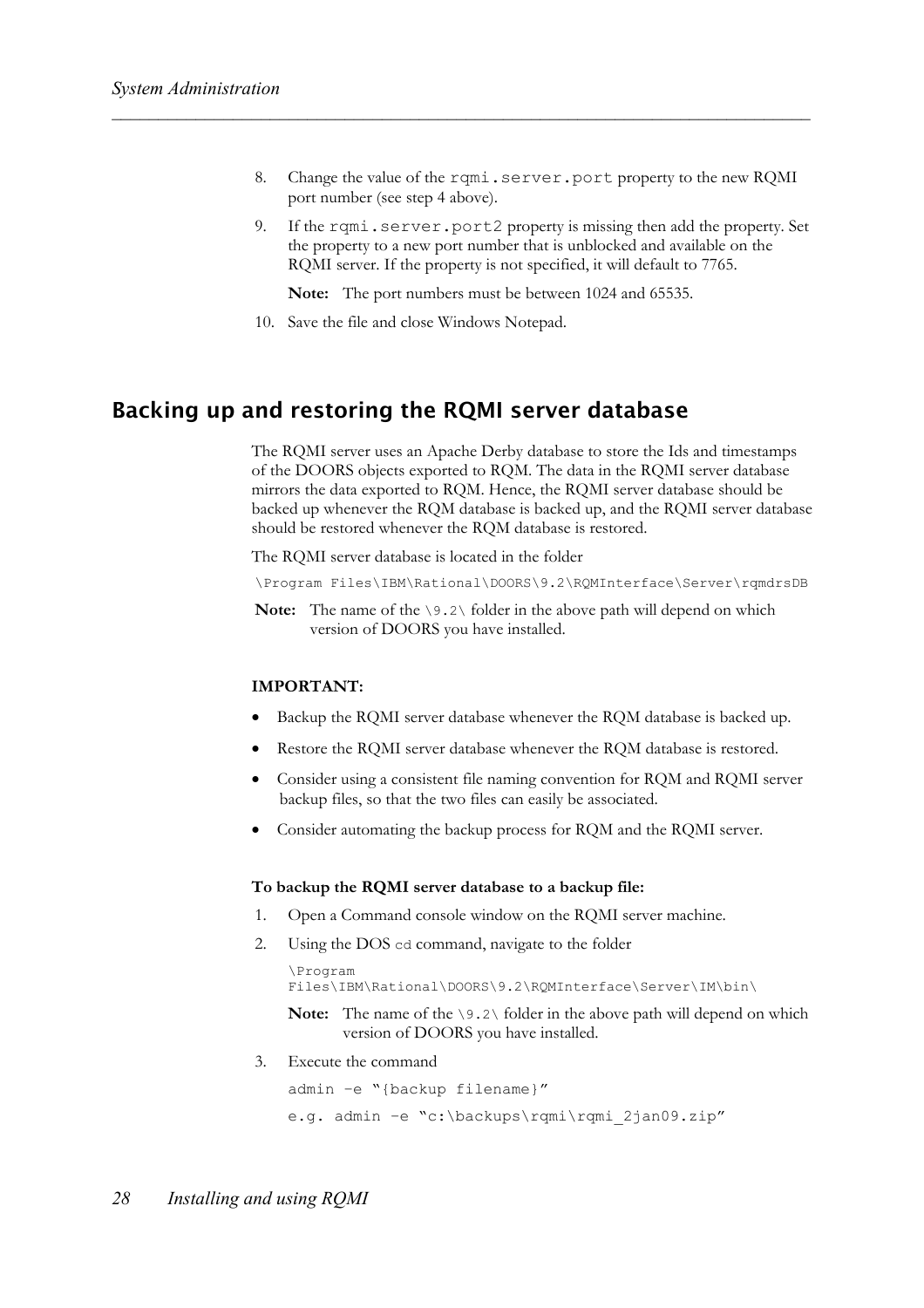Where:

 ${backup}$  filename} = The full path and filename of the target backup file. The filename extension should be .zip.

### **To restore the RQMI server database from a backup file:**

- 1. Stop the RQMI server.
- 2. Open a Command console window on the RQMI server machine.
- 3. Using the DOS cd command, navigate to the folder

```
\Program 
Files\IBM\Rational\DOORS\9.2\RQMInterface\Server\IM\bin\
```
**Note:** The name of the \9.2\ folder in the above path will depend on which version of DOORS you have installed.

4. Execute the command

```
admin –i "{backup filename}" 
e.g. admin -i "c:\backups\rqmi\rqmi 2jan09.zip"
Where:
```
{backup filename} = The full path and filename of the backup file.

- 5. When the restore has completed, the previous database folder will have been renamed to rqmdrsDB-yymmddhhnnss, e.g. rqmdrsDB-090214132648.
- 6. Restart the RQMI server.

## **Changing the logging level**

The RQMI server outputs execution information to log files in the folder

\Program Files\IBM\Rational\DOORS\9.2\RQMInterface\Server\IM\logs

There are two logging levels.

Logging level 1 logs errors and minimal execution information. This is the default logging level and should not be changed unless asked to so by IBM Support.

Logging level 2 logs errors and full execution information. At this logging level the size of the log files increases very quickly. IBM Support may ask for logging to be set to level 2 to help with the diagnosis of a support incident. After the logs have been copied and sent to IBM, the log files should be deleted and the logging level set back to 1.

### **To change the logging level:**

- 1. Stop the RQMI server.
- 2. On the RQMI server machine use Windows Notepad to open the file server.properties in the folder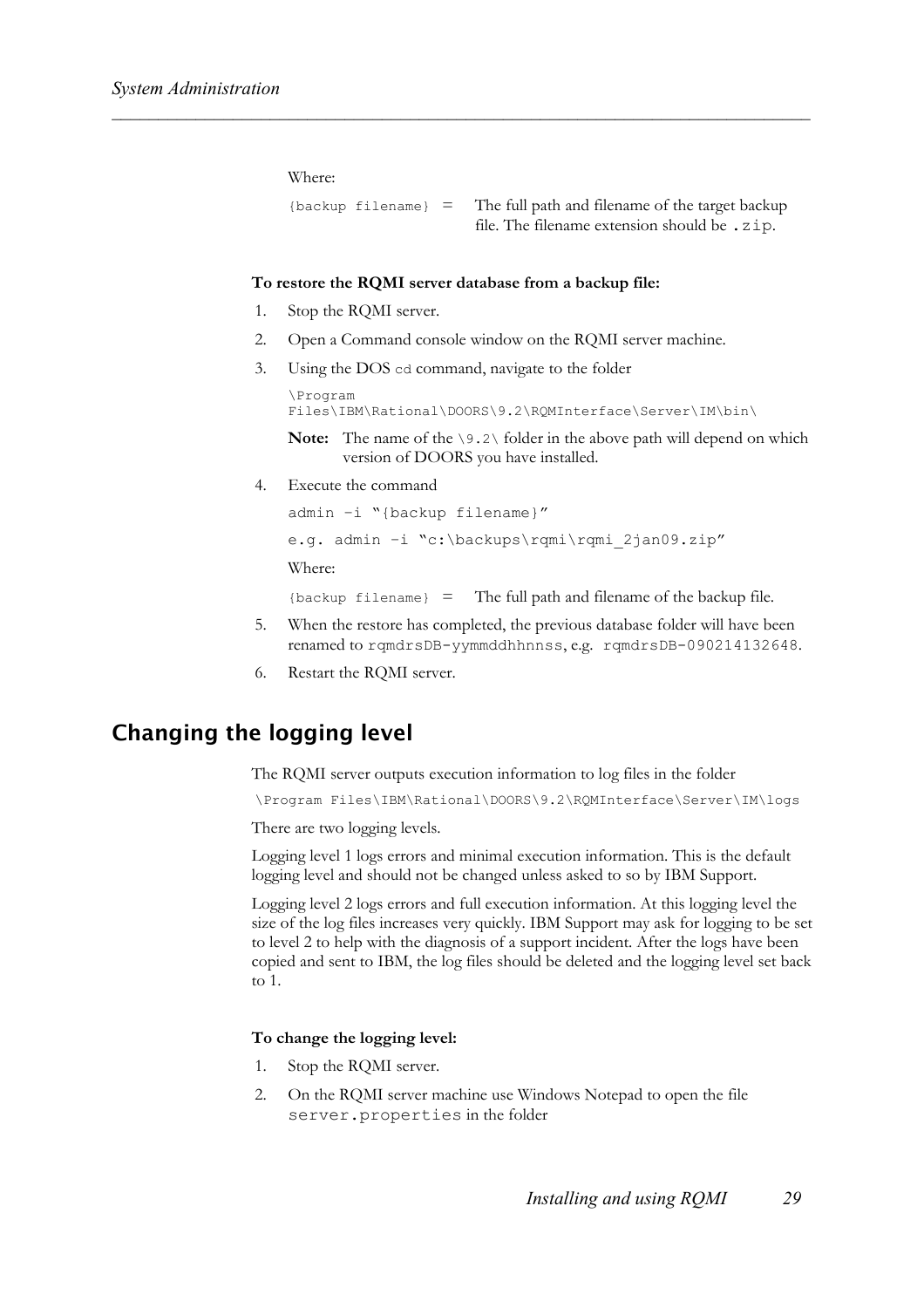\Program Files\IBM\Rational\DOORS\9.2\RQMInterface\Server\IM\conf\

- **Note:** The name of the \9.2\ folder in the above path will depend on which version of DOORS you have installed.
- 3. Change the value of the integration.logging.level property to the required logging level (i.e. 1 or 2).
- 4. Save the file and close Windows Notepad.
- 5. Restart the RQMI server.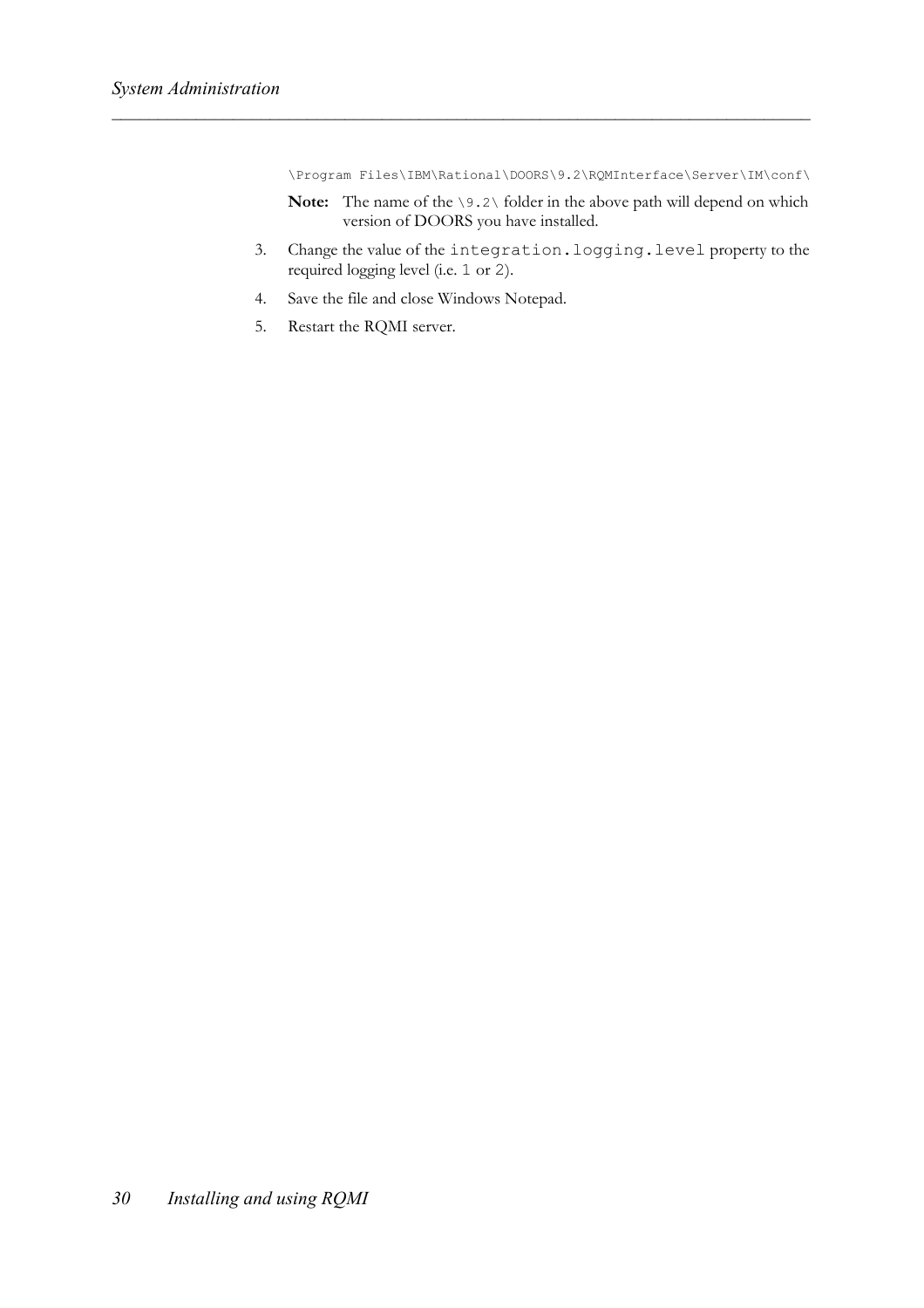### *Contacting Support 7*

## **Contacting IBM Rational Software Support**

Support and information for Telelogic products is currently being transitioned from the Telelogic Support site to the IBM Rational Software Support site. During this transition phase, your product support location depends on your customer history.

### *Product support*

• If you are a heritage customer, meaning you were a Telelogic customer prior to November 1, 2008, please visit the System Architect Support Web site.

Telelogic customers will be redirected automatically to the IBM Rational Software Support site after the product information has been migrated.

• If you are a new Rational customer, meaning you did not have Telelogiclicensed products prior to November 1, 2008, please visit the **IBM Rational** Software Support site.

Before you contact Support, gather the background information that you will need to describe your problem. When describing a problem to an IBM software support specialist, be as specific as possible and include all relevant background information so that the specialist can help you solve the problem efficiently. To save time, know the answers to these questions:

- What software versions were you running when the problem occurred?
- Do you have logs, traces, or messages that are related to the problem?
- Can you reproduce the problem? If so, what steps do you take to reproduce it?
- Is there a workaround for the problem? If so, be prepared to describe the workaround.

### *Other information*

For Rational software product news, events, and other information, visit the IBM Rational Software Web site.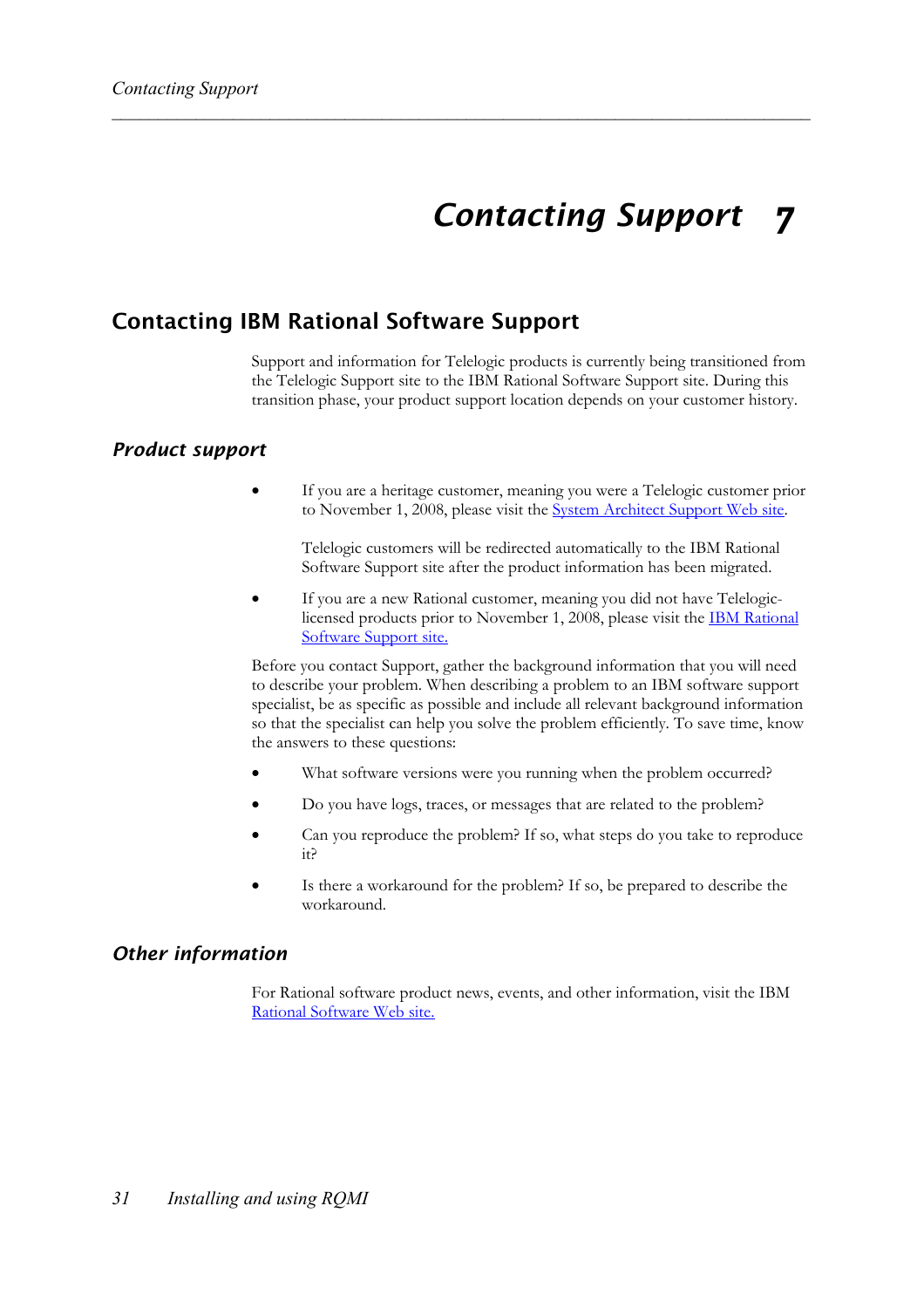# *Appendix: Notices*

© Copyright IBM Corporation 2009, 2010

US Government Users Restricted Rights—Use, duplication or disclosure restricted by GSA ADP Schedule Contract with IBM Corp.

This information was developed for products and services offered in the U.S.A. IBM may not offer the products, services, or features discussed in this document in other countries. Consult your local IBM representative for information on the products and services currently available in your area. Any reference to an IBM product, program, or service is not intended to state or imply that only that IBM product, program, or service may be used. Any functionally equivalent product, program, or service that does not infringe any IBM intellectual property right may be used instead. However, it is the user's responsibility to evaluate and verify the operation of any non-IBM product, program, or service.

IBM may have patents or pending patent applications covering subject matter described in this document. The furnishing of this document does not grant you any license to these patents. You can send written license inquiries to:

IBM Director of Licensing IBM Corporation North Castle Drive Armonk, NY 10504-1785

For license inquiries regarding double-byte character set (DBCS) information, contact the IBM Intellectual Property Department in your country or send written inquiries to:

Intellectual Property Licensing Legal and Intellectual Property Law IBM Japan Ltd. 1623-14, Shimotsuruma, Yamato-sh Kanagawa 242-8502 Japan

The following paragraph does not apply to the United Kingdom or any other country where such provisions are inconsistent with local law: INTERNATIONAL BUSINESS MACHINES CORPORATION PROVIDES THIS PUBLICATION "AS IS" WITHOUT WARRANTY OF ANY KIND, EITHER EXPRESS OR IMPLIED, INCLUDING, BUT NOT LIMITED TO, THE IMPLIED WARRANTIES OF NON-INFRINGEMENT, MERCHANTABILITY OR FITNESS FOR A PARTICULAR PURPOSE. Some states do not allow disclaimer of express or implied warranties in certain transactions. Therefore, this statement may not apply to you.

This information could include technical inaccuracies or typographical errors. Changes are periodically made to the information herein; these changes will be incorporated in new editions of the publication. IBM may make improvements and/or changes in the product(s) and/or the program(s) described in this publication at any time without notice.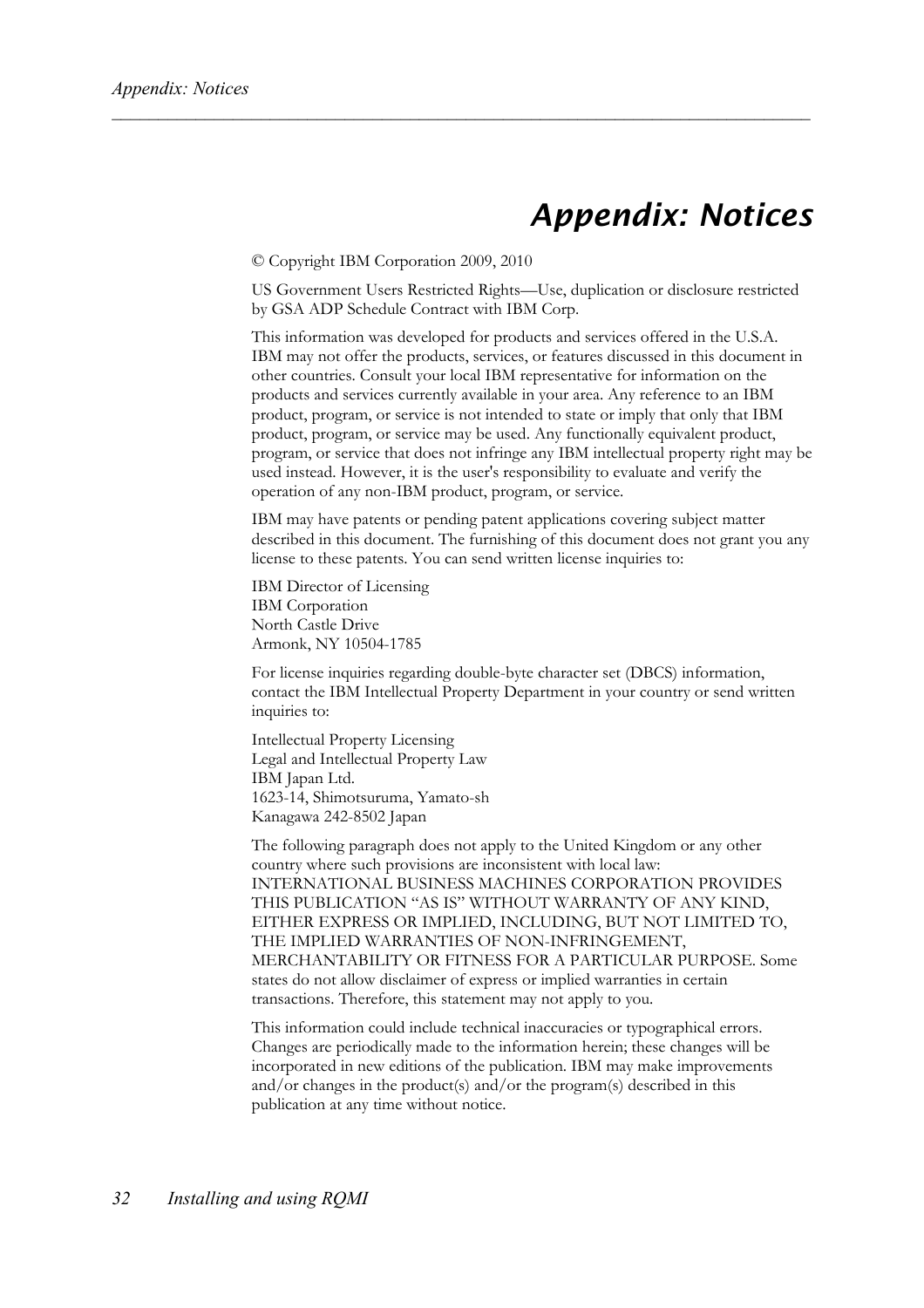Any references in this information to non-IBM Web sites are provided for convenience only and do not in any manner serve as an endorsement of those Web sites. The materials at those Web sites are not part of the materials for this IBM product and use of those Web sites is at your own risk.

IBM may use or distribute any of the information you supply in any way it believes appropriate without incurring any obligation to you.

Licensees of this program who wish to have information about it for the purpose of enabling: (i) the exchange of information between independently created programs and other programs (including this one) and (ii) the mutual use of the information which has been exchanged, should contact:

Intellectual Property Dept. for Rational Software IBM Corporation 1 Rogers Street Cambridge, Massachusetts 02142 U.S.A

Such information may be available, subject to appropriate terms and conditions, including in some cases, payment of a fee.

The licensed program described in this document and all licensed material available for it are provided by IBM under terms of the IBM Customer Agreement, IBM International Program License Agreement or any equivalent agreement between us.

Any performance data contained herein was determined in a controlled environment. Therefore, the results obtained in other operating environments may vary significantly. Some measurements may have been made on development-level systems and there is no guarantee that these measurements will be the same on generally available systems. Furthermore, some measurements may have been estimated through extrapolation. Actual results may vary. Users of this document should verify the applicable data for their specific environment.

Information concerning non-IBM products was obtained from the suppliers of those products, their published announcements or other publicly available sources. IBM has not tested those products and cannot confirm the accuracy of performance, compatibility or any other claims related to non-IBM products. Questions on the capabilities of non-IBM products should be addressed to the suppliers of those products.

This information contains examples of data and reports used in daily business operations. To illustrate them as completely as possible, the examples include the names of individuals, companies, brands, and products. All of these names are fictitious and any similarity to the names and addresses used by an actual business enterprise is entirely coincidental.

If you are viewing this information softcopy, the photographs and color illustrations may not appear.

## **Trademarks**

IBM, the IBM logo, and ibm.com are trademarks or registered trademarks of International Business Machines Corp., registered in many jurisdictions worldwide.